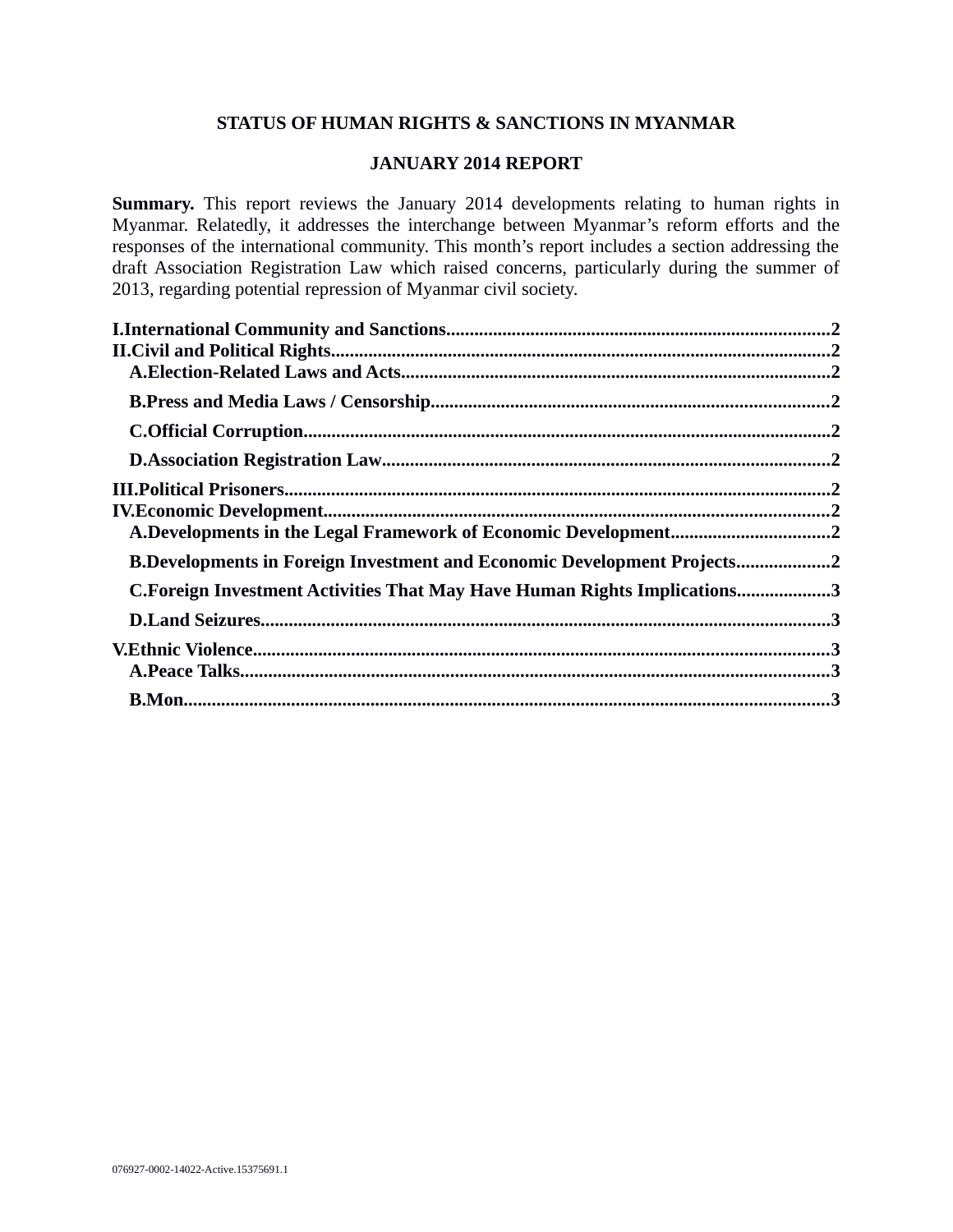### <span id="page-1-2"></span>I. **International Community and Sanctions**

On January 1, 2014, Myanmar assumed the chairmanship of the Association of Southeast Asian Nations ("ASEAN"). In 1997, when Myanmar joined ASEAN, the country's membership was met with stiff resistance because of its abhorrent human rights record under an oppressive military dictatorship. In 2006, Myanmar was encouraged to forfeit its chairmanship by ASEAN out of fear that the United States and other western nations would boycott the ASEAN Regional Forum due to the bad publicity such a boycott would garner. At the time, Aung San Suu Kyi was under house arrest, thousands of political prisoners were jailed, and political and economic sanctions by the U.S. and European Union were firmly in place.<sup>1</sup>

Becoming chair of ASEAN has helped Myanmar gain political legitimacy and offers the state the opportunity to be viewed as a responsible member of the international community. Myanmar faces numerous challenges as it begins its chairmanship. Given its decades-long isolation, the decay of its educational system, and government constraints on intellectual inquiry, Myanmar is experiencing a huge human resources deficit which will challenge the government to cope with the 1,100 meetings it is required to host as ASEAN chair, including the East Asian Summit, which in all likelihood President Obama will attend. In addition to the shortage of skilled civil servants, Myanmar's infrastructure is weak. Only 26 percent of the country's population has access to electricity, and only 2 percent has access to the internet. It's clear that Myanmar's government recognizes these challenges, and that President Thein Sein and his supporters are doing their best to address them. But how successful this or any future government will be in addressing these challenges is unclear.<sup>2</sup>

If Myanmar is able to successfully chair ASEAN in 2014, it will boost the country's national pride as well as the internal legitimacy of the government of President Thein Sein leading up to the 2015 national elections. However, Myanmar will be targeted for criticism on a number of issues, most notably the Muslim Rohingya problem that is an irritant in intra-ASEAN relations, with many Rohingya fleeing Myanmar for other Southeast Asian states, as well as Bangladesh. Further, the government's cease-fires with groups representing the most populous ethnic minorities, the Karen and Shan, are fragile. Until Myanmar's government becomes more successful in pursuing ethnic reconciliation and preventing sectarian violence, its prospects for long-term stability and democratization will continue to remain clouded.<sup>3</sup>

# II. **Civil and Political Rights**

## <span id="page-1-1"></span><span id="page-1-0"></span>**A. Election-Related Laws and Acts**

As the Myanmar Parliament continues its 2014 session, its agenda will continue to be dominated by constitutional reform debates and other election-related acts in preparation for the upcoming 2015 presidential election. The Parliament established the Joint Committee for Reviewing the Constitution (JCRC) to assess the country's 2008 Constitution, which had been heavily influenced by the controlling military. By the January 31, 2014 deadline for submissions of reform proposals, the JCRC received over 28,000 submissions.<sup>4</sup> Among those were over 27,000 calls to amend the Constitution's Chapter 1, which deems military participation in national politics a constant objective of the nation.<sup>5</sup> Similarly, the JCRC received over 5,000 recommendations to amend the Constitution's Chapter 12, which contains the requirement that constitutional amendments be approved by more than seventy-five percent of the Parliament;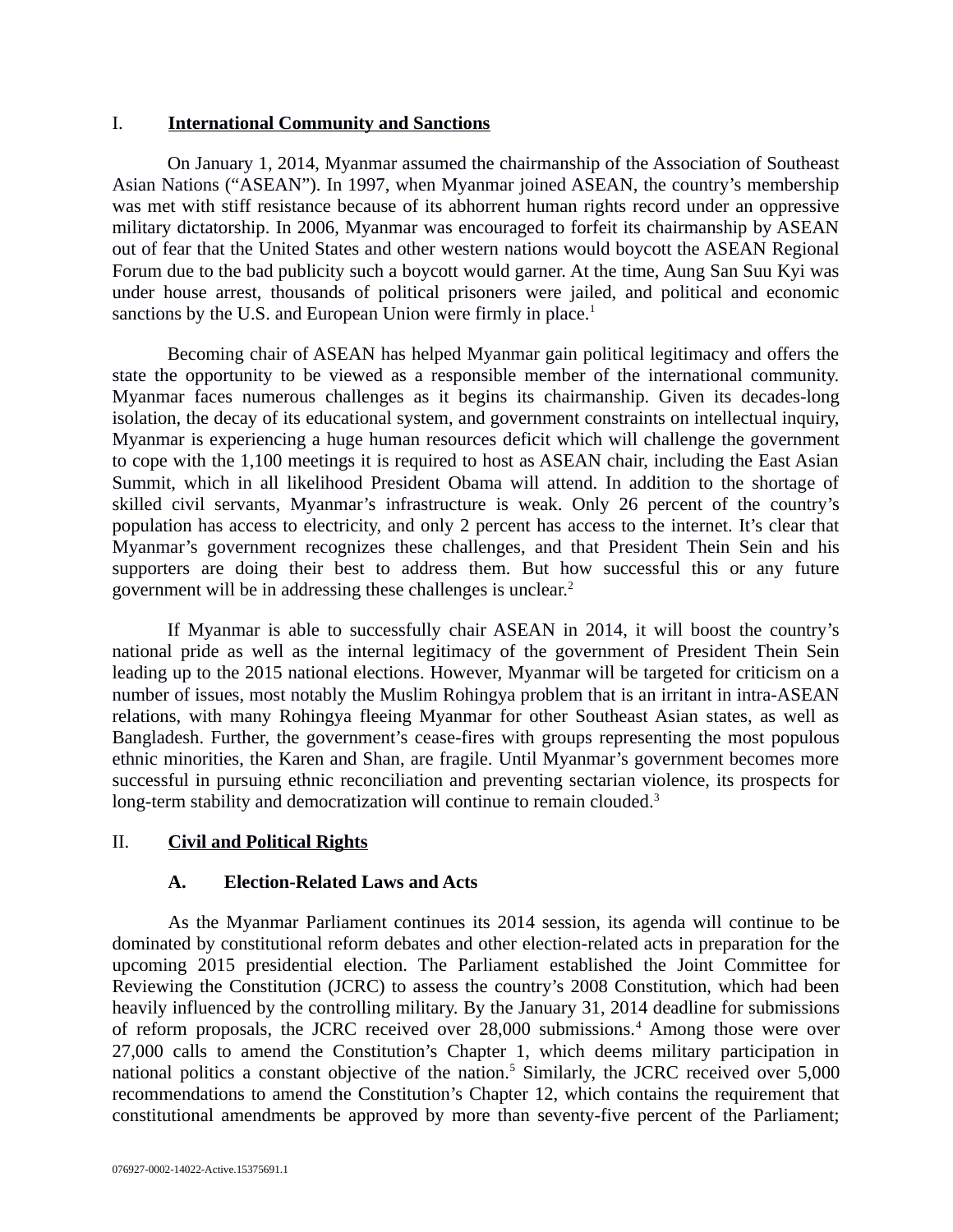because twenty-five percent of Parliament seats are reserved for military officials, this super-majority voting provision effectively grants veto power to the military.<sup>6</sup>

Parliament will likewise consider an amendment to Article 59(f) of the Constitution, which prohibits anyone with close family members who owe allegiance to a foreign power from running for president.<sup>7</sup> The section was added to the Constitution in 2008 and is widely perceived as aiming to bar Aung San Suu Kyi, who's sons are naturalized British citizens, from a presidential candidacy.<sup>8</sup> U.S. Ambassador Derek Mitchell has criticized Article 59(f), lamenting the fact that "someone who is the leader of a major political party, chair of a major parliamentary committee, who has sacrificed herself for decades as a courageous patriot committed to the success and strength of the country, someone clearly very popular with the people, will be excluded from presidential contention" if the provision is not amended.<sup>9</sup> NLD lawyer Ko Ni echoed Ambassador Mitchell's sentiment, stating that "the president is elected by the people [and] Article 59(f) blocks people from voting for the person they want to vote for."<sup>10</sup> Nevertheless, the provision has found support even among the pro-democracy movement in Myanmar. Activists staged an event in early February 2014 to support Article 59(f), with Parliamentarian Khin Wine Kyi stating the group's opinion that "politics should not serve one particular person, but all people . . . . Changing the constitution for the benefit of one person equals corruption."<sup>11</sup>

While parts of Parliament's agenda show encouraging signs of democratic progress, other acts up for debate this session remain discriminatory and counter to democratic ideals. Parliament will vote on one bill aimed at restricting the rights of temporary ID holders to form political parties or vote.<sup>12</sup> The bill is widely viewed as an effort to exclude Muslim Rohingya from the political process, as temporary IDs, or "white cards," were widely distributed to the Rohingya prior to the 2010 elections.<sup>13</sup>

As the debates over constitutional and democratic reform will continue and likely intensify over the course of 2014, President Thein Sein encouraged lawmakers to consider the demands of various ethnic groups in order to continue to strive to end decades of armed conflict and civil war.<sup>14</sup>

## <span id="page-2-0"></span>**B. Press and Media Laws / Censorship**

Although restrictions on the press have loosened since 2011, Myanmar's citizens continue to struggle against instances of media censorship. In early January, the publication "People Image Journal" faced pressure from President Thein Sein's administration and the Ministry of Home Affairs for publishing a piece which was critical of President Thein Sein.<sup>15</sup>

On January 7, 2014, over 200 Myanmar journalists rallied in Yangon to protest against the imprisonment of one of their colleagues who had been working on a story about corruption.<sup>16</sup> Journalist Naw Khine Khine Aye Cho, also known as Ma Khine, was sentenced to three months in prison in late 2013 on charges of defamation, trespass and use of abusive language. Ma Khine had been sued by a local attorney after an argument that allegedly took place between her and the attorney while she was seeking comments on an alleged video piracy case in late October,  $2013.<sup>17</sup>$  Ma Khine is believed to be the first journalist sentenced to prison under censorship laws since President Thein Sein began his administration.<sup>18</sup> As protestors in Yangon marched with signs and shirts bearing slogans that proclaimed the importance of the freedom of press to a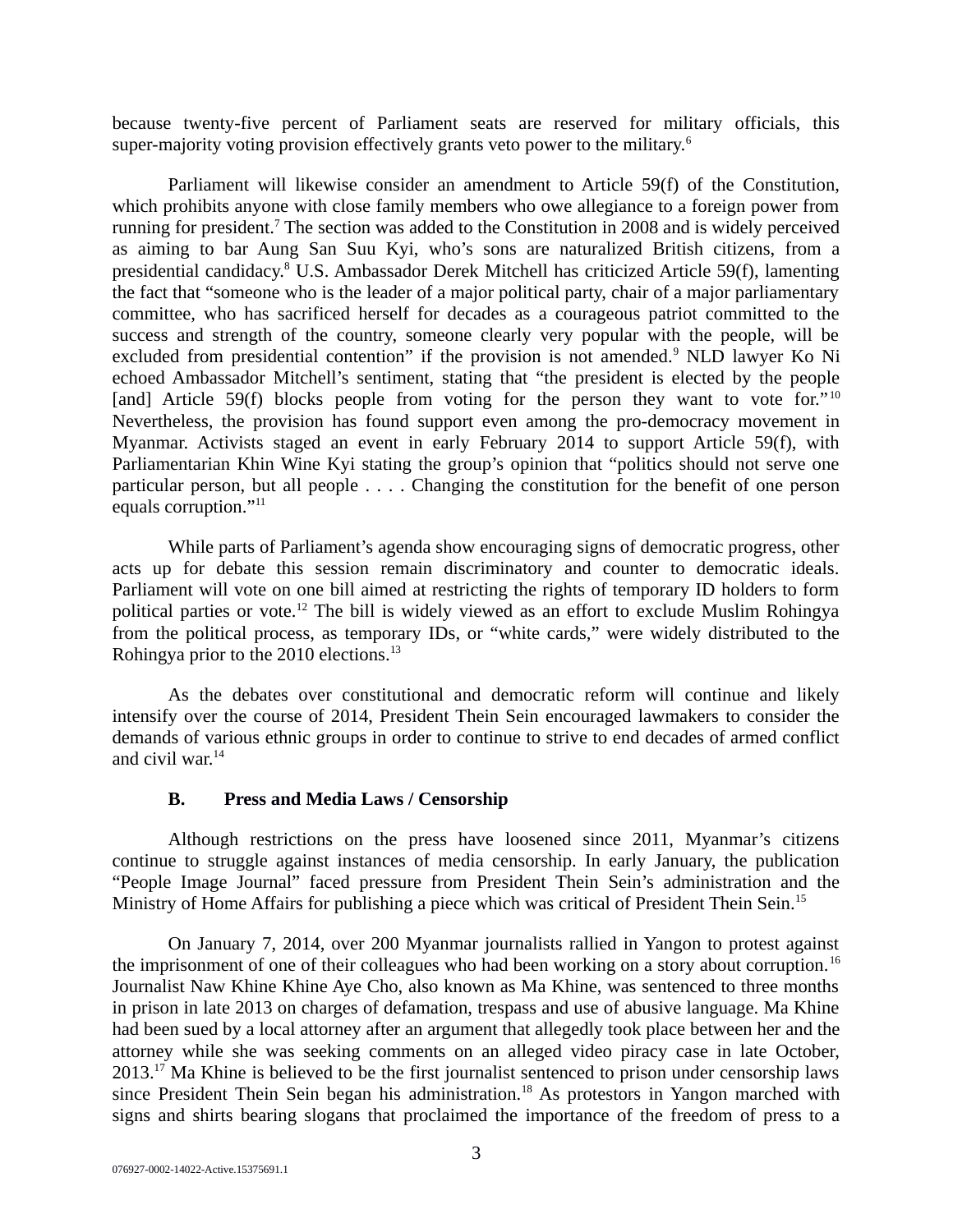democracy, activists elsewhere in Myanmar were prohibited from organizing a protest of Ma Khine's imprisonment, with local authorities claiming that the protests would create unwanted conflict.<sup>19</sup>

Also in January, four journalists and the CEO of Yangon-based Unity Journal were detained by police after the newspaper reported the existence of an alleged chemical weapons factory in the Magwe region of central Myanmar.<sup>20</sup> The journalists are charged with publishing state secrets and have been denied bail. The report described the alleged chemical weapons factory in detail, including photographs of the facility, and reported that Chinese technicians and officials had been seen visiting the facility.<sup>21</sup> The issue of the Unity journal containing the report has reportedly been pulled from shelves by local authorities.<sup>22</sup> This report will monitor this issue closely in coming months.

# <span id="page-3-1"></span>**C. Official Corruption**

As further described in the sections on economic development, *infra*, the World Bank last month announced a US\$2 billion aid package meant to improve Myanmar's health care and electrical infrastructure, while at the same time cautioning that the money would be withheld if any of the projects were found to involve corruption.<sup>23</sup> The World Bank has also put their support behind the development of Myanmar's telecommunications sector, although there are concerns that government corruption could lead to the infringement of personal privacy and security rights.<sup>24</sup> Jim Yong Kim, the President of the World Bank, said that the use of funds provided for the electricity and health care projects would be carefully monitored, and those projects would be shut down if necessary, as occurred with a 2012 Bangladesh project that suffered from corruption.<sup>25</sup>

The World Bank ranks Myanmar 182 out of 189 of countries for doing business, and Transparency International ranks it 157 out of 175 for corruption. <sup>26</sup> According to Samantha Grant, Transparency International's regional coordinator for Southeast Asia, "[t]he aid and development community can play a role" in improving governmental corruption and transparency, both by directing funds toward anti-corruption initiatives and by pressuring aid recipient governments generally.<sup>27</sup>

Not long after being released from prison,<sup>28</sup> activist Htin Kyaw held a one-man protest in Yangon against judicial corruption, after receiving approval to do so.<sup>29</sup> He said he was staging the protest "to publicize our concrete knowledge of the corruption cases of some district judges[.]"<sup>30</sup> Many of Hitn Kyaw's countrymen have voiced similar objections. Earlier in the month, the Judicial, Legal Affairs, Complaints and Pleas Scrutiny Committee revealed that it had received over 10,000 complaint letters, with some nine-tenths complaining of judicial corruption.<sup>31</sup> Among the complaints are allegations of sentence-fixing, such as a defendant—who claims she was wrongly accused—complaining about allegedly being required to pay judges in order to receive a lighter sentence, and a plaintiff whose lawsuit was dismissed when he declined to pay a sum to the judge. $32$ 

# <span id="page-3-0"></span>**D. Association Registration Law**

Paragraph 354 of Myanmar's 2008 Constitution, which relates to the right of freedom of association, states: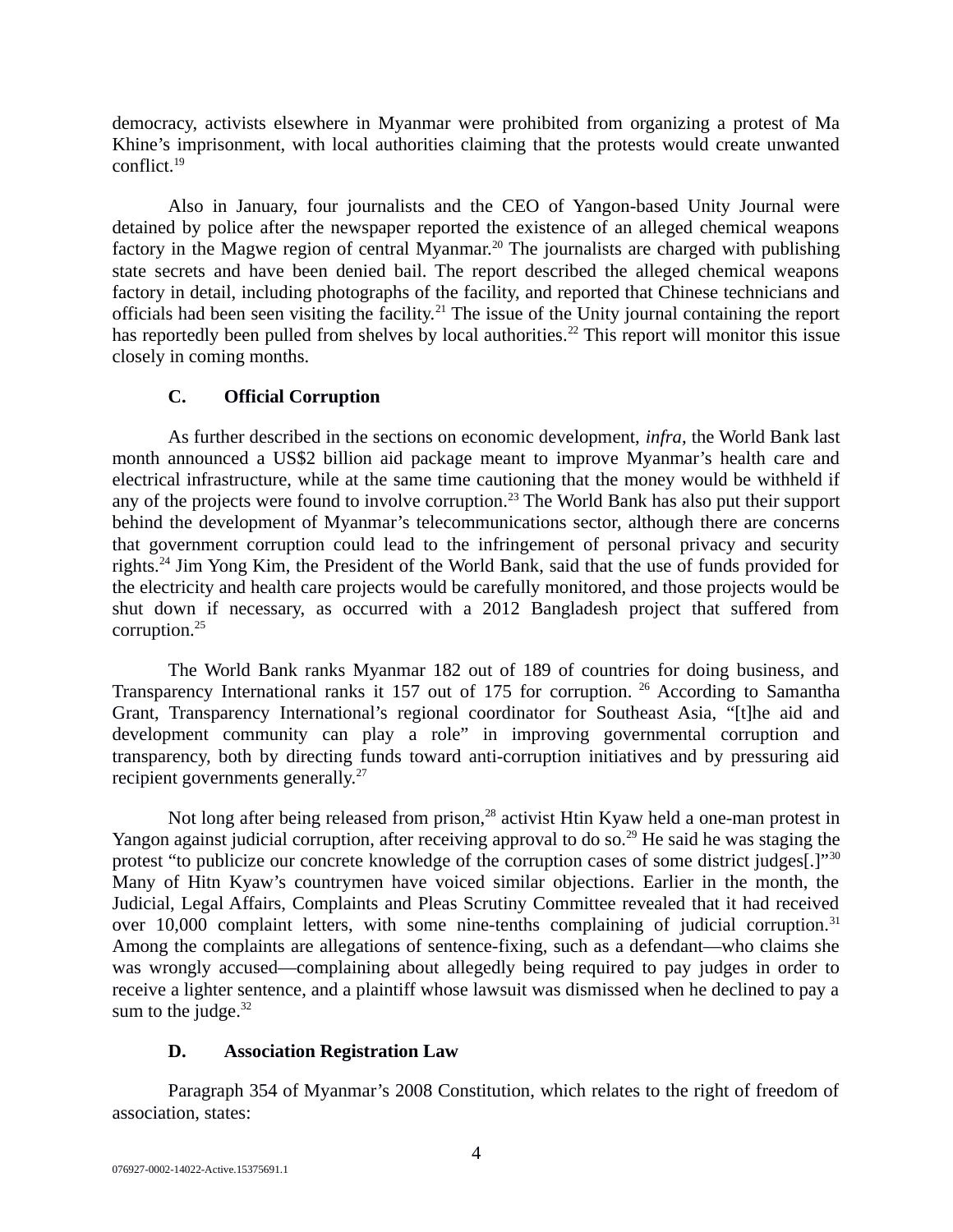Every citizen shall be at liberty in the exercise of the following rights, if not contrary to the laws, enacted for Union security, prevalence of law and order, community peace and tranquility or public order and morality:

- a) to express and publish freely their convictions and opinions;
- b) to assemble peacefully without arms and holding procession;
- c) to form associations and organizations; [and]
- d) to develop their language, literature, culture they cherish, religion they profess, and customs without prejudice to the relations between one national race and another or among national races and to other faiths.

While the conditional clause in the first sentence provides a potentially expansive excuse for infringement of the freedom of association, at least nominally the right of freedom of association is constitutionally protected in Myanmar.

Critics, however, have noted that some of Myanmar's laws are inconsistent with the right of freedom of association. For example, under the long-standing Unlawful Associations Act, an association that "interferes or has for its object interference with the administration of the law and with the maintenance of law and order" or that "constitutes . . . a danger to the public peace" may be deemed illegal.<sup>33</sup> The Unlawful Associations Act may also be used to prosecute persons on the grounds of them being members or having contact with illegal organizations. Those found guilty of either offence can be sentenced to imprisonment for up to three years and fined. Managers of such associations risk a higher sentence of up to five years.<sup>34</sup> This law remains in effect, although many of the recently pardoned political prisoners that have been released by Myanmar's government had been convicted of high treason or other offenses under the Unlawful Association Act.<sup>35</sup>

Likewise, in the summer of 2013, the government of Myanmar suggested a new draft law relating to associations, presently known as the Association Registration Law, which would have tightened the control over all civil society organizations ("CSOs"), regardless of whether they were held to be unlawful. The original draft law would have required organizations to register with a national military-chaired government committee and obtain a "formation certificate" prior to operating.<sup>36</sup> Although there were some exceptions, critics noted that the exceptions were narrow and did not apply to CSOs, and furthermore that many necessary acts, such as the initiation of judicial proceedings, required registration.<sup>37</sup> The military-chaired committee could also have terminated organizations' certificates and could have done so on broad grounds, such as that the organization had been "found to be acting in ways or for an objective that are different from those at the time of formation or registration."<sup>38</sup> The original draft law would have permitted the imposition of prison sentences and fines against members of unregistered organizations.<sup>39</sup>

The early version of the law was strongly criticized for subjecting civil society groups to arbitrary decisions without appeal.<sup>40</sup> Indeed, both Burmese and international activists and civil society groups expressed their concerns that the draft Association Law would threaten CSOs' ability to participate in social and political development.<sup>41</sup> The UN special rapporteur on the human rights situation in Myanmar, Tomas Ojea Quintana, urged parliament to postpone passing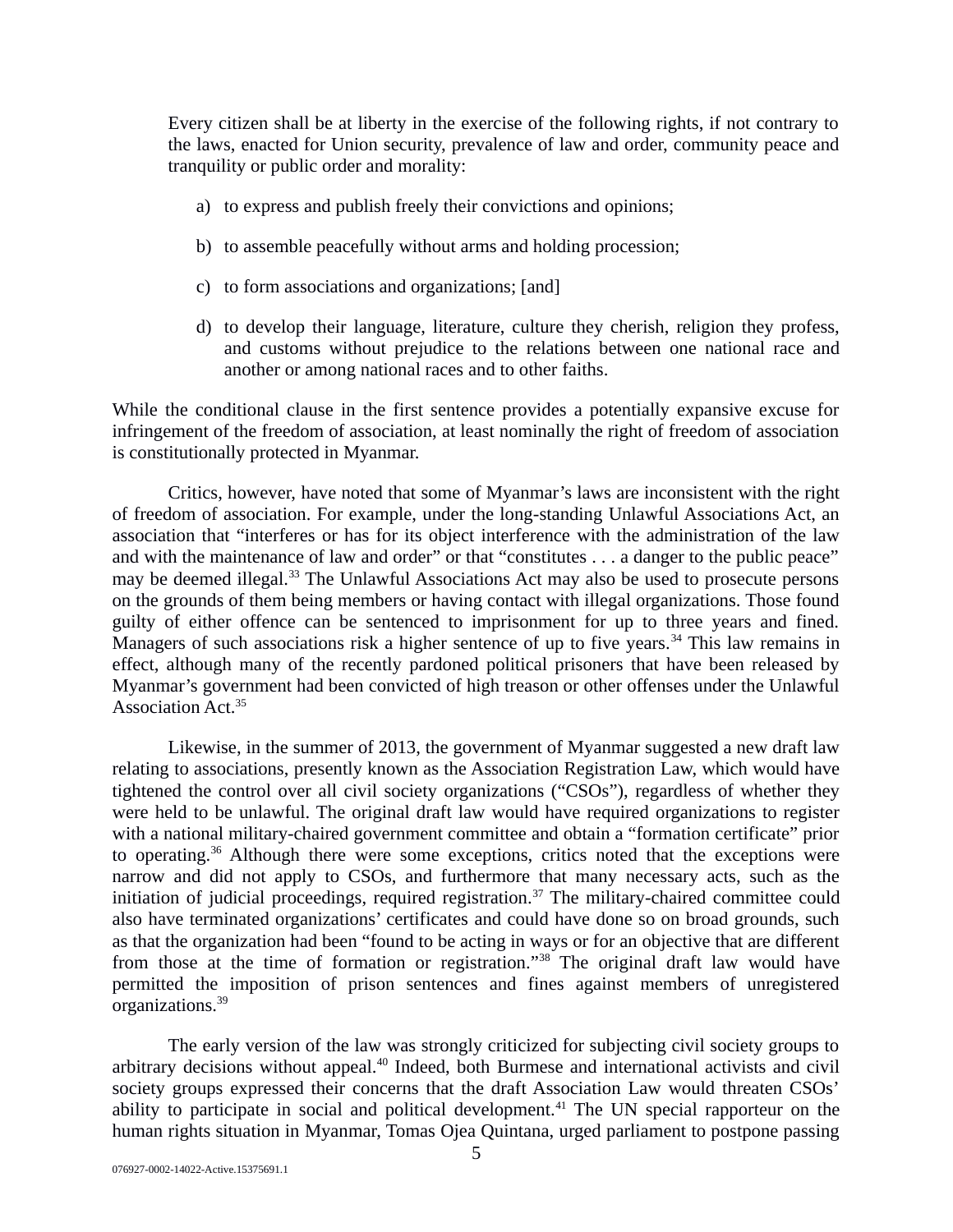the draft law, saying in August: "With this bill, the Government is setting up a system of registration for civil society which enables them to arbitrarily clamp down on legitimate organizations. The government has to change its mindset on registration procedures if it is to create an environment in which civil society can thrive."<sup>42</sup>

The criticized provisions were initially included in the draft versions of the law despite the fact that CSOs had been consulted from early in the drafting process, which started in 2012.<sup>43</sup> Two drafts of the Association Law were initially produced. The first draft was released on July 27, 2013 through publication by the Public Affairs Management Committee in a state-run newspaper.<sup>44</sup> After a limited two-week review period where the law received much criticism from CSOs, Myanmar's lower house of parliament released an amended second draft on August 19, 2013, renaming the legislation the "Association Registration Law."<sup>45</sup>

Fortunately, subsequent discussions between Burmese CSOs and ruling party lawmakers led to an agreement on a more "progressive" Association Registration Law.<sup>46</sup> Indeed, CSO representatives were invited to a joint meeting with lawmakers from both houses of Myanmar's Parliament, the home affairs minister and other officials.<sup>47</sup> The version of the law that was agreed to, which is now the only version being debated, provides for completely voluntary registration procedures, conducted according to a simple process, and fully eliminates criminal penalties.<sup>48</sup> Under this "progressive" version of the law "[a]n organization whose registration has not been approved shall receive the reasons in the written document and also has the right to appeal."<sup>49</sup> The International Crisis Group ("ICG") has noted that the newest version "is far less restrictive and addresses the majority of civil society concerns."<sup>50</sup>

The International Center for Non-Profit Law ("ICNL"), which prepared an analysis of the revised draft Association Registration Law and provided technical assistance to local partners, noted that the resulting version of the draft law, which was released on November 4, 2013, "reflects substantial improvement over prior versions of the draft Law" from the summer of 2013.<sup>51</sup> Specifically, the ICNL noted approvingly that the November version:

Defines an "association" through terms more consistent with international good regulatory practice, affirming the right to pursue any "common interest or public interest." (Article 2(h));

Strengthens the recognition that registration is voluntary, not mandatory . . . .;

Continues to envision a decentralized registration system, but relaxes territorial limitations on the scope of associations' activities. (Articles 9-12);

Continues to envision a 30-60 day time period for government review of registration applications, depending on the territorial scope of the applicant. (Article 8);

Provides domestic associations with the right to appeal a denial of registration, in contrast to the August draft law. (Article 8); [and]

Continues to affirm that all organizations currently registered under the 1988 Association Law shall be deemed registered under the draft Law. (Article 37)[.]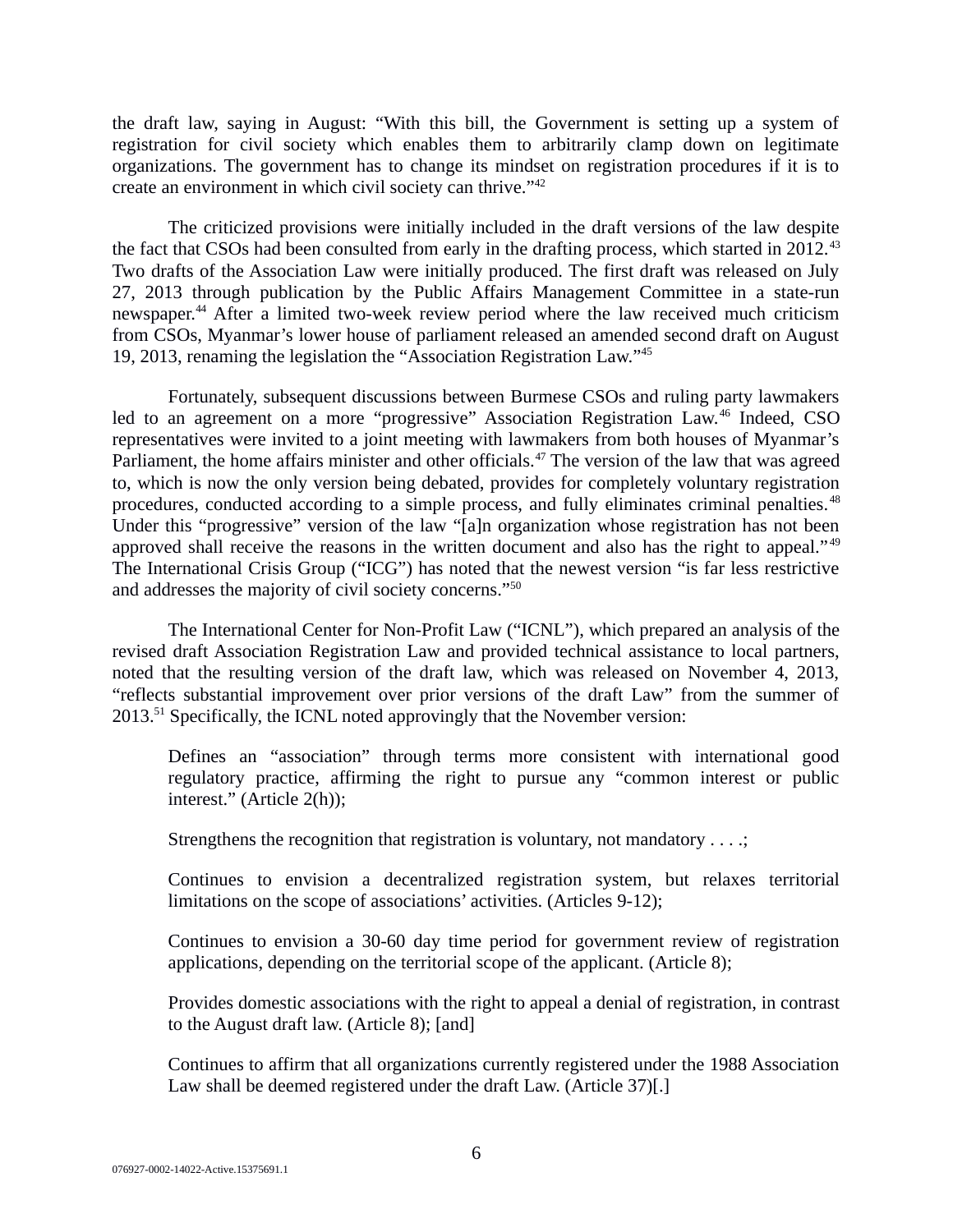Observers have noted that the evolution of the Association Registration Law is an example of the fact that Myanmar's "nascent legislature has proved more vibrant and influential than many expected."<sup>52</sup> The ICG noted that while "[i]nitial drafts [of the Association Registration Law] were considered by local organisations and international experts to be highly restrictive and far short of global best practice" there was a "legislative willingness to consult with those local groups and listen to expert advice." As a result, "[t]he latest version is far less restrictive and addresses the majority of civil society concerns."<sup>53</sup> The ICG noted further that Myanmar is experiencing the emergence of a "lawmaking process with flaws" but one in which lawmakers are generally "willing to consult with stakeholders and make use of expert inputs[,]" and in which "[a]uthoritarian reflexes and concerns in some quarters about opening up too far, too fast are now tempered, though not erased, by other considerations, such as public demands for consultation and a desire to meet international standards."<sup>54</sup> This is reflected by the evolution of the draft Association Registration Law because it shows how Myanmar lawmakers "[w]ith a heavy workload and little technical and research support . . . rely on reflexes developed under decades of military rule," using "as reference points old domestic laws (mostly developed by the colonial power or the military regime) or laws from elsewhere in the region that often fall far short of international best practice."<sup>55</sup> Under this interpretation, "[t]he association law experience suggests that problems relate to the challenges of an authoritarian legacy, rather than authoritarian intent on the part of the legislature or executive."<sup>56</sup>

#### <span id="page-6-0"></span>III. **Political Prisoners**

Certain individuals and groups have continued to criticize President Thein Sein in the past month for the government's treatment of political prisoners, arguing that the government has failed to uphold its promise to release all political prisoners by the end of 2013. Bo Kyi, founder and joint-secretary of the Assistance Association for Political Prisoners in Burma ("AAPP-B") has indicated that the Committee for Scrutinizing Remaining Political Prisoners will continue work through 2014, despite government claims that all political prisoners were released by December 31 of last year.<sup>57</sup> He told the press recently that "we need to continue because there are still political prisoners in Burma."<sup>58</sup> The AAPP-B, which has tracked political prisoners in Myanmar since 2000, estimates that approximately 46 political prisoners remain behind bars, with around 70 others awaiting trial, and another 148 sentenced during 2013 under catch-all laws that allow the government to lock up dissidents.<sup>59</sup> Relatedly, on January 3, 2014 the Office of the United Nations High Commissioner for Human Rights criticized Myanmar's government for not releasing human rights activists Dr. Tun Aung and Kyaw Hla Aung, detained in June 2012 and July 2013 respectively.<sup>60</sup>

Separately, the Former Political Prisoners Society (FPPS) and AAPP-B are attempting to compile the first comprehensive list of political prisoners who were jailed in Myanmar from the military coup in 1962 through 2013, and to record information about their experiences behind bars.<sup>61</sup> Tun Kyi, a member of the FPPS, told The Irrawaddy that "[t]he only aim of the data collection is to record all political prisoners in history because we need to at least recognize and honor the sacrifices they made as activists for the country."<sup>62</sup>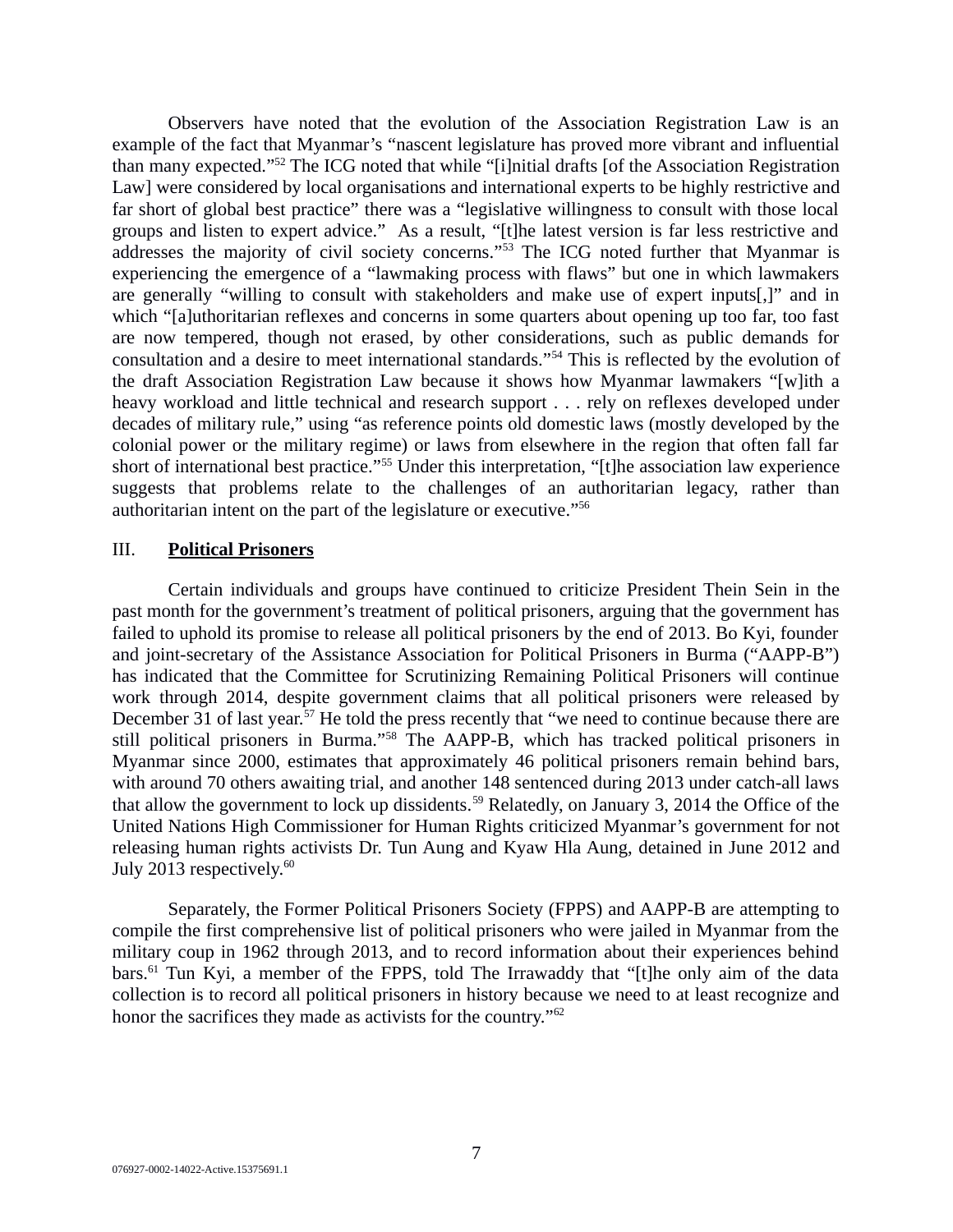#### IV. **Economic Development**

### <span id="page-7-1"></span><span id="page-7-0"></span>**A. Developments in the Legal Framework of Economic Development**

On January 8, 2014, a UK-based global risk analytics firm, Maplecroft, released its annual Legal and Regulatory Environment Risk Atlas report for 2014, in which it indicated that the strengthened laws and regulations and continued government reform in Myanmar made it the world's most improved country for doing business.<sup>63</sup> According to the report, Myanmar made progress in 2013 with tackling corruption, weak rule of law, respect for property rights and controls on corporate governance. $64$  Legal advisors in Myanmar credit the promulgation of new laws and regulations in Myanmar for its "most improved" ranking.<sup>65</sup> Kelvin Chia Partnership's Yangon director Cheah Swee Gim noted that in the past two years Myanmar has passed 75 new laws, including the Myanmar Citizens Investment Law, the Foreign Exchange Management Law and the Central Bank of Myanmar Law, all of which "have been promulgated or updated with the intention of facilitating business and investment in Myanmar."  $66$  A new foreign investment law with revised foreign direct investment limits, improved land leasing rules and accession to the New York Convention on recognition and enforcement of arbitral awards was also credited with creating a more predictable business landscape for international investors in  $2014$ .<sup>67</sup>

Despite these improvements, however, the report also showed that Myanmar remained the fifth riskiest country in the world to do business out of 173, with a rating of "extreme."  $68$  A Maplecroft senior analyst said in a press release that "the country's current lack of effective institutions of governance still raises serious concerns over regulatory enforcement, and it remains a challenging place to do business." But he also forecasted that if Myanmar sustains its current trajectory it may move out of the "extreme risk" category in the next  $1-3$  years.<sup>69</sup> Jean Loi, managing partner at legal and tax firm, VDB Loi, said that in terms of legal and regulatory framework, Myanmar did not present any higher risk for investors than its Southeast Asian neighbors.<sup>70</sup> "There is a raft of new laws being approved and implemented slowly. Investors can have an entity established in Myanmar within three days. It still takes around one to two years in Laos."<sup>71</sup> While the legal and political framework remained the most significant risk to investors looking to Myanmar, Loi said there were already changes in the pipeline for a rewrite of the income tax law, new value-added taxes, and changes to stamp duty rates.<sup>72</sup>

The Second Myanmar Development Cooperation Forum ("MDCF") took place on January 27 and 28 in Naypyidaw in an effort to continue Myanmar's effort to seek cooperation with local and international partners for development.<sup>73</sup> The MDCF was attended by Myanmar President Thein Sein, Vice President Sai Mauk Kham, World Bank President Jim Yong Kim, the UN's Economic and Social Commission for Asia and Pacific Under Secretary General and Executive Director Noeleen Heyzer, as well as related ministers, parliament members, representatives of development partners, donor countries, local and foreign non-governmental organizations and social organizations.<sup>74</sup> At the end of the MDCF, the Myanmar government and its development partners issued a joint statement expressing their commitment to finalize the Naypyidaw Accord Action Plan, a commitment by the government to engage in reform programs to transform Myanmar into a modern, developed and democratic nation, which was approved a year before at the First Development Cooperation Forum.<sup>75</sup> Parties attending the forum also vowed to ensure continued support for Myanmar's Framework for Economic and Social Reforms and the National Comprehensive Development Plan, and pledged to strengthen government capacity to lead Myanmar's development efforts and engage with public and private actors in the planning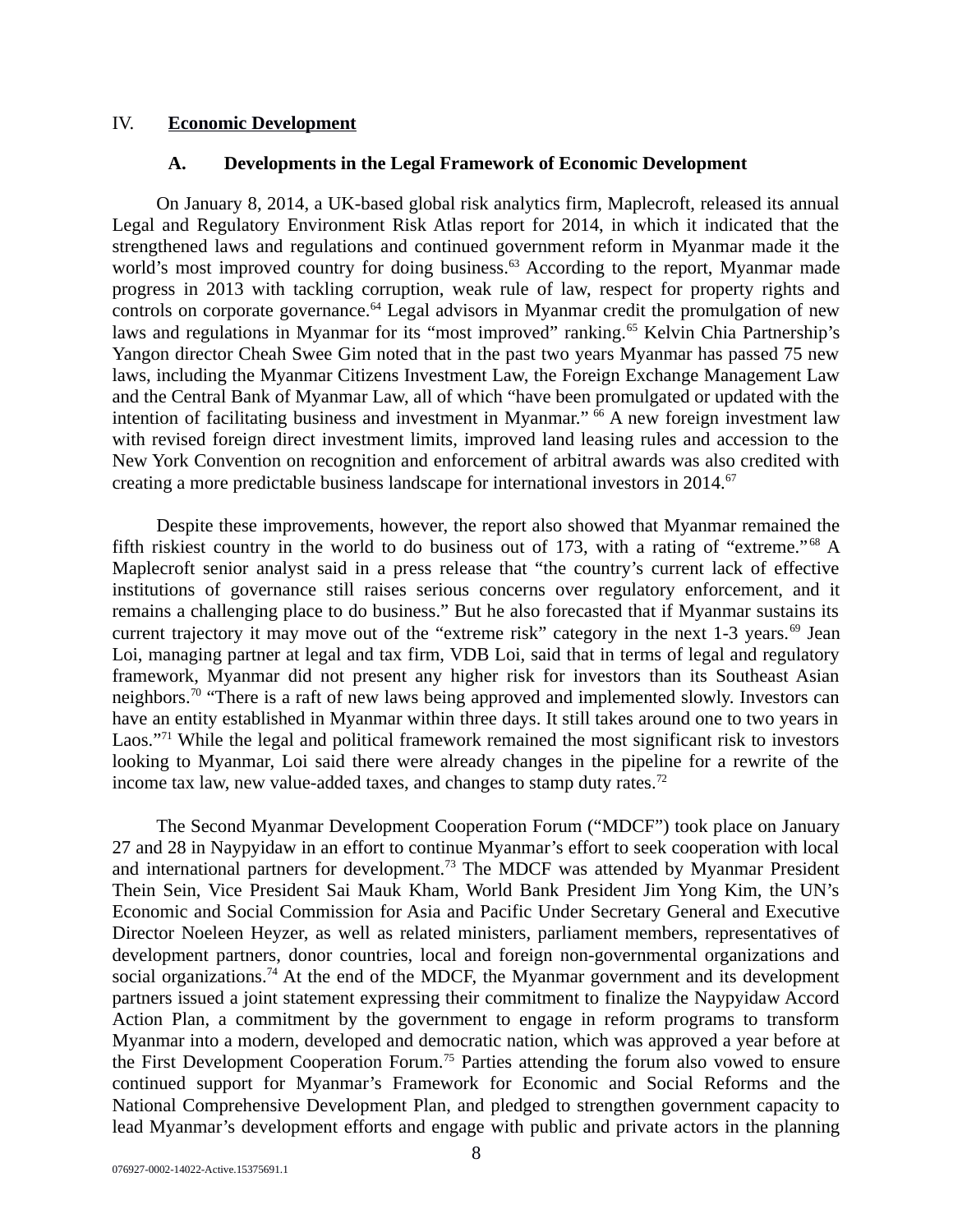and implementation process. The statement also said progress will be reported at a mid-term review meeting later in 2014 and again at the third such forum to be held in 2015.<sup>76</sup>

The Central Bank of Myanmar will allow foreign banks to operate in the country this year, and the drafting of regulations to govern such operation is underway with the help of World Bank and International Monetary Fund (IMF). $77$  So far, over 20 foreign bank representative offices have been set up in Myanmar, mainly from Brunei, Bangladesh, Cambodia, China, India, Japan, Malaysia, Singapore, Thailand and Vietnam.<sup>78</sup> There are 19 private banks and three state-owned banks in Myanmar. In the latest development, the United States authorized financial services with four Myanmar banks in February 2013, including the State Economic Bank, Myanmar Investment and Commercial Bank, private-owned Asian Green Development Bank and Ayayawaddy Bank.<sup>79</sup>

## <span id="page-8-0"></span>**B. Developments in Foreign Investment and Economic Development Projects**

The International Monetary Fund has predicted that Myanmar's economy will grow 6.75 percent in the 2013-14 fiscal year, driven by natural gas, sales and investment.<sup>80</sup> Myanmar's draft national plan for 2014-15 targets a growth of 3.9 percent in the agricultural sector, 10.4 percent in the industrial sector and 12.4 percent in the services sector.<sup>81</sup> The growth of major regions is set at 9.3 percent for Yangon, 12.4 percent for Mandalay and 28.2 percent for Naypyidaw.<sup>82</sup> President Thein Sein told the government's planning commission that Myanmar needs to attract foreign investment to develop technology and human resources, and double domestic production in eight sectors—industry, agriculture, infrastructure, energy, mining, tourism, finance and communication—in order to reach an 8-percent level of GDP growth.<sup>83</sup>

According to Myanmar's Presidential Economic Advisor, Dr. Zaw Oo, Myanmar is aiming to increase foreign direct investment by 10 percent this year to around US\$3 billion and is targeting primarily agriculture and tourism.<sup>84</sup> Dr. Zaw Oo noted that Myanmar is a resource-rich country and should receive a lot of foreign investment aimed at tapping into its natural resources.<sup>85</sup> In addition, he noted that Myanmar wants to promote more investment flows into small and medium sized enterprises ("SME") so that they can generate the labor-intensive manufacturing developments, which are the long-term, sustainable factors needed for the economy to grow.<sup>86</sup> Dr Zaw Oo also noted that new business-friendly laws and financial reform is underway, even though Myanmar has a long way to go. "It's a matter of getting the policy right and encouraging the right kind of financial framework, and so the resources are already here. So I think we should be able to mobilize both the domestic and international resources to help the SME sector."<sup>87</sup>

According to the most recent figures available, in the first six months of the 2013-14 fiscal year, which began April 1, 2013, the Myanmar government approved projects worth more than US\$1.8 billion. That compares with just US\$1.4 billion of foreign investment for the whole of the 2012-13 fiscal year.<sup>88</sup> National Planning and Economic Development Minister Kan Zaw was quoted in local newspapers as taking a positive view of the foreign investment outlook during a development conference in Naypyidaw.<sup>89</sup> Kan Zaw highlighted growing investment from China and Thailand, and said the garment cutting, manufacturing and packing sector was doing well as a result of low wages and cheap production costs.<sup>90</sup>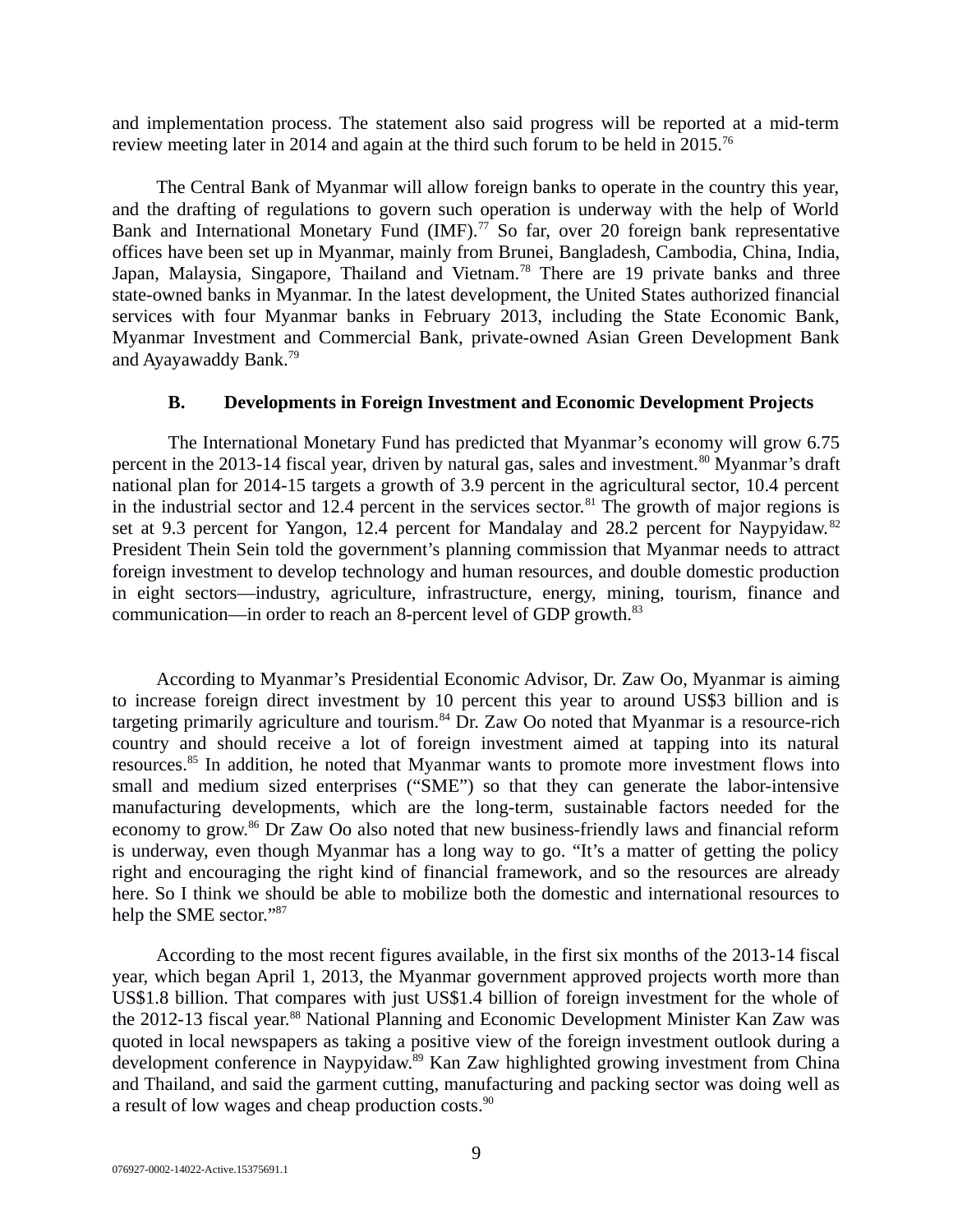But despite Kan Zaw's positive outlook and Myanmar's aim to continue to increase foreign investment, some experts are predicting that 2014 will be a year of waiting for the business community because of the country's uncertain political situation, which may put a damper on both local and overseas investment.<sup>91</sup> Much hinges on the outcome of the 2015 elections, which could have a significant impact on whether the international community continues to embrace investment in Myanmar.<sup>92</sup> Myat Thin Aung, chairman of Yangon's Hlaing Tharyar Industrial Zone, insisted that the current political situation—especially the uncertainty over whether the 2008 Constitution will be amended to allow opposition leader Aung San Suu Kyi to become president—is a major concern of foreign firms looking to bring heavy industry investment into the country.<sup>93</sup> He stated that "foreign investment is coming, but in the garment industry only, not to heavy industry. People know that the government doesn't take much tax from the factory owners in the garment industry. But in heavy industry, investors are waiting until next year's election to see whether Aung San Suu Kyi can be elected or not."<sup>94</sup> Ye Min Oo, managing director of the Asian Green Development Bank, agreed that 2014 will be about waiting: "I expect that if many foreign investors are coming in this year, it means they don't care about the Burma political situation. They will work with any government in 2016."<sup>95</sup>

The President of the World Bank, Jim Yong Kim, spent two days in Myanmar in late January, during which time the World Bank Group announced a US\$2 billion multi-year public and private sector investment program.<sup>96</sup> The funding is meant to help Myanmar ramp up work in three areas that are a priority: energy, health, and agriculture.<sup>97</sup> A significant part of the aid package, US\$200 million, will support the government's aim of providing health care to all citizens by 2030, while half will go to expand electricity generation, transmission and distribution, the Bank said in a statement.<sup>98</sup> Kim observed: "Expanding access to electricity in a country like Myanmar can help transform a society—children will be able to study at night, shops will stay open, and health clinics will have lights and energy to power life-saving technology. Electricity helps brings an end to poverty."<sup>99</sup>

Japan's Sumitomo Corporation's deputy general manager in Myanmar, Soe Kyu, told Reuters that Japan's KDDI Corporation and Sumitomo were jointly invited to discuss becoming the international partner of Myanmar Post and Telecommunication ("MPT"), sharing its existing license.<sup>100</sup> Soe Kyu expects to conclude a partnership in the next two months, barring unforeseen circumstances. MPT is currently Myanmar's sole telecoms operator as well as the industry's regulator.<sup>101</sup> The government plans to create a new regulator by 2015 and will divest a part of MPT while retaining a majority stake. That company, with a new name, will be one of four licensed operators.<sup>102</sup> Currently, state-backed Yatanarpon, primarily an Internet service provider until now, also holds a license, and Norway's Telenor and Qatar's Ooredoo won the bidding for two new licenses in June 2013.<sup>103</sup> Soe Kyu noted that a partnership between Sumitomo and KDDI had been shortlisted for the two international licenses awarded in June.<sup>104</sup>

Telenor and Ooredoo, the firms who won the June bidding, finalized their licenses on January 30, 2014.<sup>105</sup> Telenor aims to provide network coverage to 90 percent of the population within five years and Ooredoo has already started building its 3G network.<sup>106</sup> The licenses, valid for 15 years, are the first to be awarded by Myanmar.<sup>107</sup> Telenor, which said the license fee was US\$500 million, said it expects to break even in three years.<sup>108</sup> The firm said it would now start building a mobile network, although it acknowledged that the process of reaching Myanmar's scattered rural communities would likely present hurdles.<sup>109</sup> Ooredoo's Myanmar CEO, Ross Cormac, told Reuters that his company could roll out a network and provide mobile phone and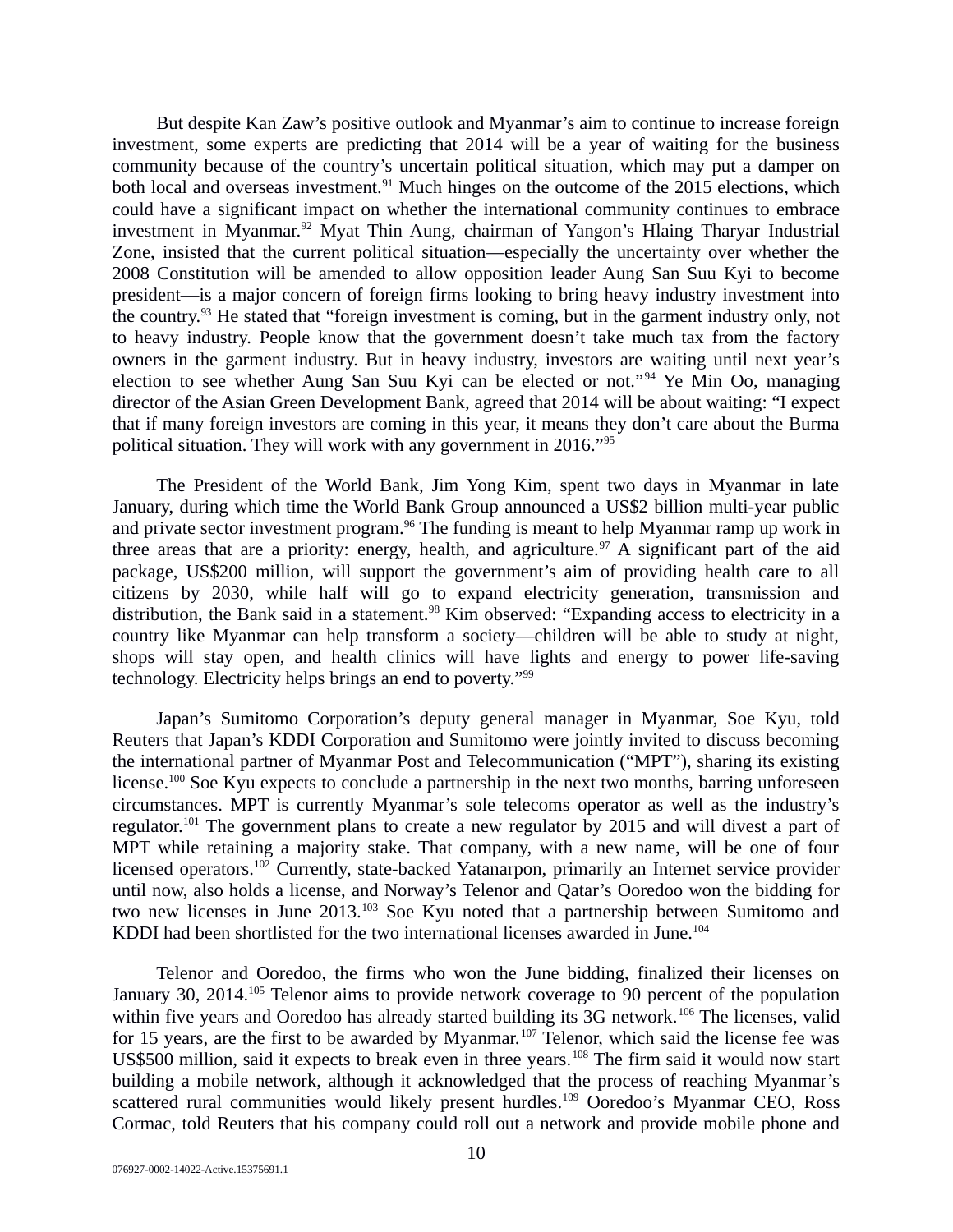data services in Myanmar's four biggest cities within six months of getting final approval and would reach 97 percent of the population within five years.<sup>110</sup> But he warned that the operators will have their work cut out for them in a country with little infrastructure in rural areas, several ethnic armed groups controlling large swathes of territory, and where land ownership is a complicated and volatile issue.<sup>111</sup> Law firm VDB Loi, which represents Ooredoo, has urged the government to simplify the process of acquiring land to build towers necessary to extend service across the country.<sup>112</sup> Cormac told Reuters that Ooredoo plans to share the building and use of infrastructure with Telenor and MPT, or one of the two. $^{113}$ 

On January 29, 2014, a senior Myanmar energy ministry official announced that Myanmar's energy ministry aims to award blocks in its inaugural offshore licensing round next month, and to sign production sharing contracts ("PSCs") for the onshore blocks it awarded last October in the next three months.<sup>114</sup> Win Maw, Deputy Director General of the Ministry of Energy's Planning Department, said that the Ministry would like to launch another offshore round this year, but that would depend on the progress of the signing of the onshore PSCs, as well as the award of the offshore blocks.<sup>115</sup> According to Win Maw, "after the tender we have to do so many processes . . . . After all [that work goes] smoothly, we'll do the next bidding round. We have plans, but we can't say definitely when will be the next bidding round."<sup>116</sup> The country is also moving ahead with plans to build its first liquid natural gas ("LNG") import facility.<sup>117</sup> "Hydropower generation has been a main power source in Myanmar. We now have plans to import LNG and expand it by introducing gas-fired turbines in response to power shortages," Win Maw said. The LNG planning comes under the auspices of the Ministry of Electric Power, which indicated that a feasibility study is underway and that more than 10 companies have submitted import terminal proposals.<sup>118</sup>

Thailand-based shipyard and logistics group Unithai is embarking on a project in Myanmar with a new joint venture established with Chin Corp Myanmar.<sup>119</sup> The new joint venture, Unithai Chin Corp Logistics (Myanmar) Limited, or Unichin, will provide an entire range of shipping and freight-forwarding services in Myanmar.<sup>120</sup> Khun Arthit Pathumsuwan, Unithai group Managing Director, said that the venture "will enable Unithai and Chin Corp to strengthen their cooperation and collaboration to share experience, expertise and networks to develop shipping and logistics solutions, in response to Myanmar's rapid growth in economic and industrialization." Michael Chin, chairman of Chin Corp Myanmar, was reported saying: "The broad expertise of Unithai in shipping and logistics will contribute to the success, mutual benefits and achievements of our ultimate goals."<sup>121</sup>

## <span id="page-10-0"></span>**C. Foreign Investment Activities That May Have Human Rights Implications**

As mentioned above, the Myanmar government is now in the final stages of selecting the companies that will be allowed to develop its energy sources, including oil and gas exploration. Myanmar has significant reserves of both.<sup>122</sup> American companies have been encouraged by the U.S. government to bid aggressively for the rights, but some are urging a more cautious attitude.<sup>123</sup> For one thing, critics say the Myanmar economy is widely regarded as rife with cronyism and many worry that the contracts will mainly serve to enrich some of the country's elite.<sup>124</sup> And human rights activists worry that the pattern of energy development will exacerbate tribal and religious tensions by favoring some groups over others.<sup>125</sup> Another possible complicating factor in Myanmar's oil and gas picture comes from Aung San Suu Kyi, the Nobel Prize-winning dissident who, following liberalization of Myanmar, is now a member of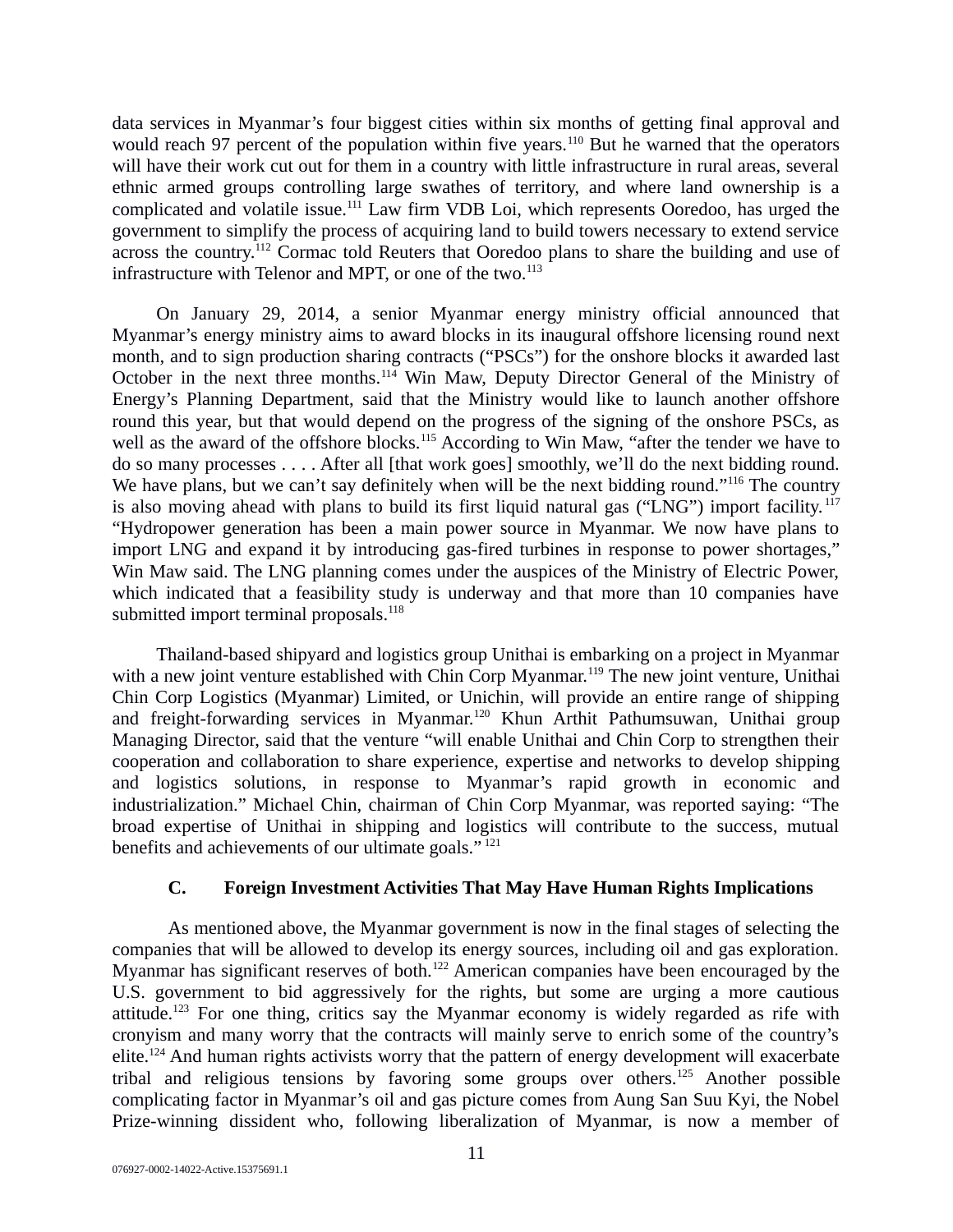Parliament and a possible candidate for president in 2015.<sup>126</sup> While generally favoring greater oil and gas production, she has also advocated keeping most of the country's resources for domestic use, rather than for export.<sup>127</sup> That could change the economics of exploration and drilling from the perspective of Western companies.<sup>128</sup> As a consequence, some countries are waiting for more signs that the commitment to democracy is genuine and irreversible, and that the country's many minority groups are protected as development proceeds.<sup>129</sup>

## <span id="page-11-2"></span>**D. Land Seizures**

Land in Thingangyun Township that was appropriated by the military in the 1990s will not be returned to its original owners, according to a letter sent by the Ministry of Defense.<sup>130</sup> The letter, which was sent to lawmaker Thein Nyunt, who took up the cause of the former owners of the land, purportedly stated that the land remained military property and would be used to house army veterans.<sup>131</sup> The Ministry's letter comes approximately one month after a sit-in protest by a group of the original owners disbanded, following promises by the Land Investigation Commission that appropriate action would be taken to investigate the land seizure.<sup>132</sup> 179 families of vegetable farmers, to whom the army had rented the land following the original seizure, have also been evicted.<sup>133</sup> They were given small temporary land plots to farm following their eviction, but those grants have expired. $134$ 

Farmers from across the country demonstrated in Yangon to protest thousands of acres seized by the military government.<sup>135</sup> The farmers believed that under the new government they would be able to protest publicly, but found this not to be the case: many now face charges or jail time under Article 18 of the Peaceful Assembly Law for gathering without advance permission.<sup>136</sup> Others were charged with trespassing for returning to and planting crops on their land last year.<sup>137</sup>

The Deputy Minister for Agriculture and Irrigation, Ohn Than, told Parliament that the government has resolved 423 out of a total of 745 land seizure complaints, prompting strong disagreement from some members of the government regarding his figures.<sup>138</sup> One lawmaker, Mi Myint Than, indicated that the actual total complaints numbered over 6,000.<sup>139</sup> According to Ohn Than's figures, 565 of the total complaints, or about three-quarters of those he recognized, were directed at the military.<sup>140</sup> Local representatives also disputed the figures, with one representative responding that in his township alone there are still over 100 complaints not yet resolved.<sup>141</sup> Additionally, some lawmakers are pushing for more details regarding the complaints Ohn Than said were resolved, describing his presentation as "too general."<sup>142</sup>

## V. **Ethnic Violence**

## <span id="page-11-1"></span><span id="page-11-0"></span>**A. Peace Talks**

A conference of most of the country's ethnic armed groups took place in Karen National Union (KNU)-controlled territory near the Thai border on January 20.<sup>143</sup> KNU chairman Saw Mutu Say Poe emphasized the importance of consolidating existing ceasefires signed individually between rebel groups and the government. Ethnic leaders are calling for foreign monitors to observe peace talks and the implementation of a cease-fire agreement.<sup>144</sup> Ethnic leaders also said they would sign a nationwide ceasefire agreement provided that political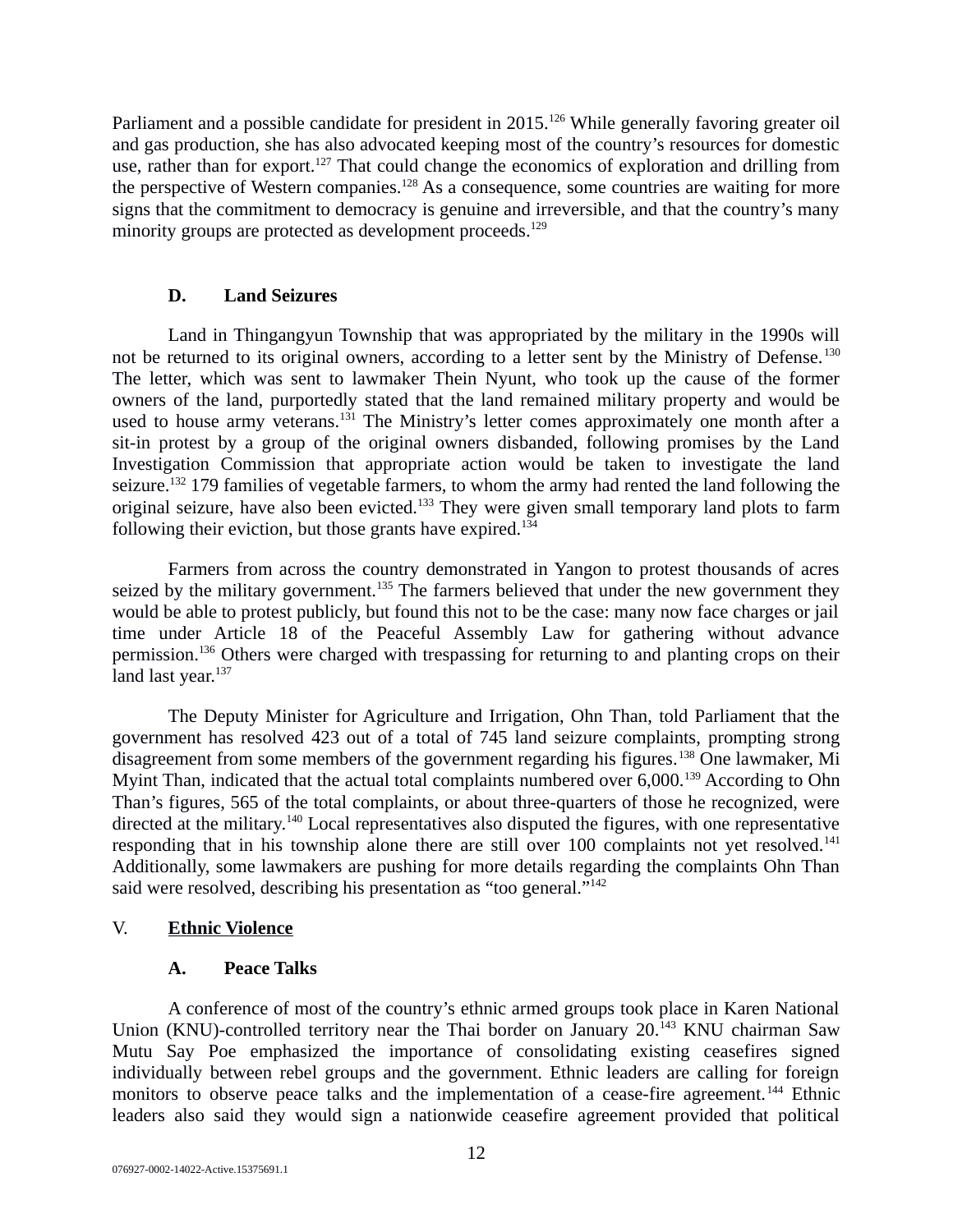dialogue begins immediately at the signing conference.<sup>145</sup>

However, peace talks among the government and Myanmar's armed ethnic groups that will take place in the Karen State capital of Hpa-an were postponed again until February 2014.<sup>146</sup> The United Wa State Party and United Wa State Army, together comprising one of the nation's largest rebel groups, continue to hold back from peace talks and to demand an autonomous state. $147$ 

Earlier in the month, President Then Sein submitted a budget request of 7 billion kyats (US\$7.1 million) for expenses related to peace talks.<sup>148</sup> A "peace appropriation" had never before been requested as a component of the government's budget. In the past, outside funders and foreign governments have been the primary financial backers of the peace process.

### <span id="page-12-0"></span>**B. Mon**

A Burmese soldier allegedly beat and attempted to rape an ethnic Mon woman in Thanbyuzayat Township in Mon State.<sup>149</sup> The incident followed an alleged rape of a 13-year-old Mon girl in Kawzar sub-township on December 24, 2013. A community leader said that the girl's family was threatened by the soldier's battalion to keep quiet and was paid 500,000 kyats (US\$500) in exchange for their cooperation.<sup>150</sup> According to the Human Rights Foundation of Monland, the military and local police have been accused of 127 cases of sexual abuse in the last 15 years in Kawzar sub-township alone.

The Women's League of Burma, a Thailand-based advocacy group, issued a report accusing the Burmese military of using rape as a weapon in the country's conflicts with ethnic rebel groups.<sup>151</sup> The report found more than 100 cases of women and girls being raped by soldiers since 2010, including an alleged gang rape of a Kachin woman on January 10.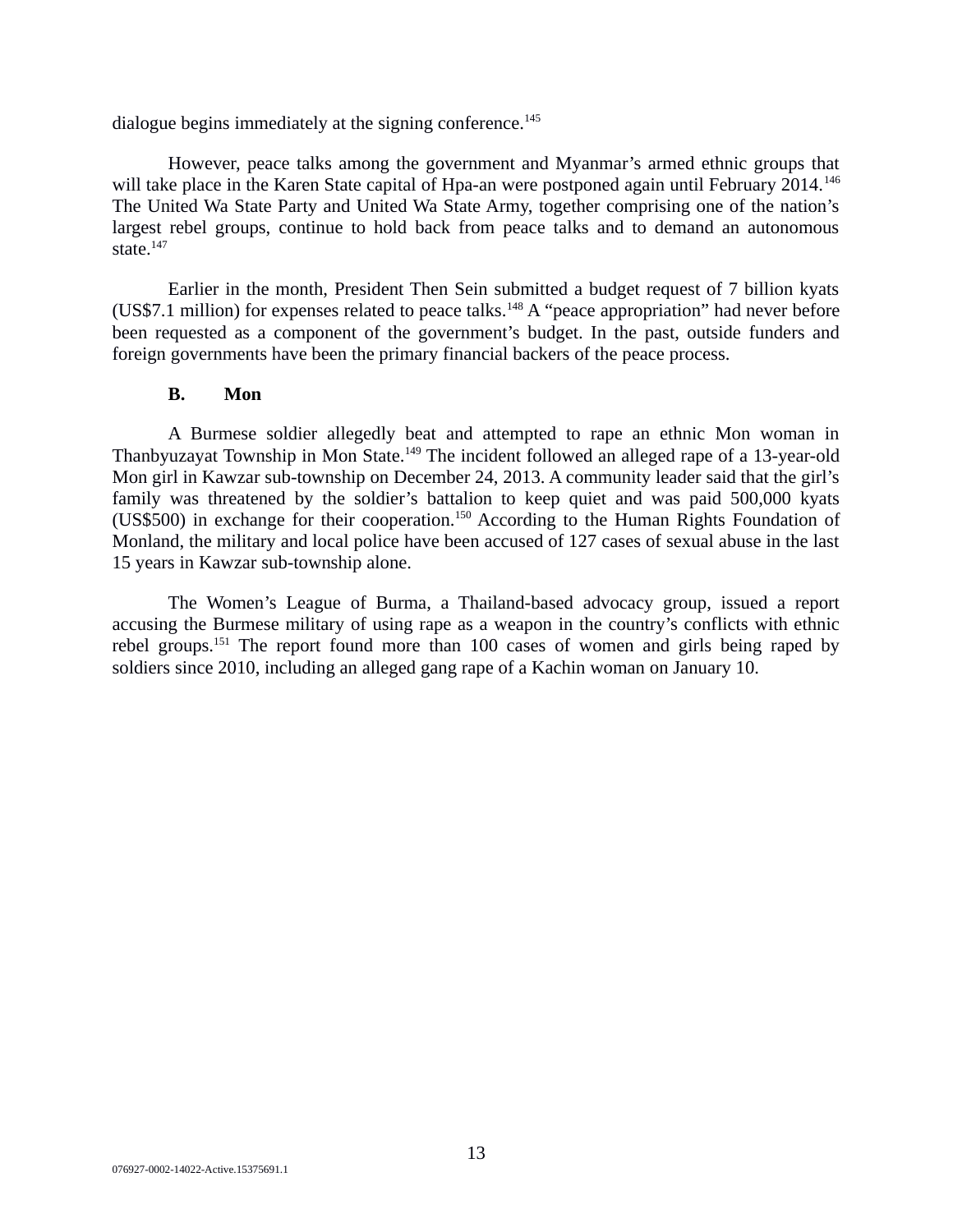1 Asia Foundation, January 8, 2014: http://asiafoundation.org/in-asia/2014/01/08/asean-chairmanship-offers-opportunity-for-myanmar/ 2 *Id.* 3 *Id.* 4 Democratic Voice of Burma, January 31, 2014: http://www.dvb.no/news/jcrc-report-shows-burma-myanmar/36628 5 *Id*. 6 *Id*. 7 Mizzima, February 3, 2014, http://www.mizzima.com/mizzima-news/politics/item/10872-public-event-organised-to-prevent-change s-to-article-59-f 8 *Id.* 9 Mizzima, January 10, 2014: http://www.mizzima.com/mizzima-news/myanmar/item/10805-us-ambassador-reiterates-dismay-at-cha rter-provisions-on-presidency 10 Mizzima, February 3, 2014: http://www.mizzima.com/mizzima-news/politics/item/10872-public-event-organised-to-prevent-change s-to-article-59-f 11 *Id.* 12 The Irrawaddy, January 11, 2014: http://www.irrawaddy.org/burma/constitutional-reform-set-overshadow-busy-parliament-schedule.html 13 *Id*. 14 The Irrawaddy, February 3, 2014: http://www.irrawaddy.org/burma/thein-sein-constitution-must-reflect-deals-ethnic-groups.html 15 The Irrawaddy, January 7, 2014: http://www.irrawaddy.org/burma/burmese-journalists-protest-ma-khines-jail-sentence.html 16 *Id*. 17 *Id.*  18 *Id.*  19 *Id.*  20 The Irrawaddy, February 2, 2014: http://www.irrawaddy.org/burma/journalists-detained-reporting-alleged-burmese-chemical-weapons-fa ctory.html 21 *Id*. 22 *Id.*  23 Radio Free Asia, January 27, 2014: http://www.rfa.org/english/news/myanmar/world-bank-01272014180632.html 24 *Id.* 25 Firstpost., January 28, 2014: http://www.firstpost.com/world/world-bank-warns-myanmar-on-corruption-as-it-unveils-2-billion-in-ai d-1362141.html 26 Devex, January 30, 2014: https://www.devex.com/en/news/how-myanmar-can-curb-corruption-to-boost/82751 27 *Id*. 28 The Irrawaddy, January 2, 2014: http://www.irrawaddy.org/burma/mi-officers-released-soon-lawmaker.html 29 Eleven Myanmar, January 29, 2014: http://www.elevenmyanmar.com/index.php? option=com\_content&view=article&id=4882:activist-stages-solo-protest-against-judicial-corruption&c atid=44:national&Itemid=384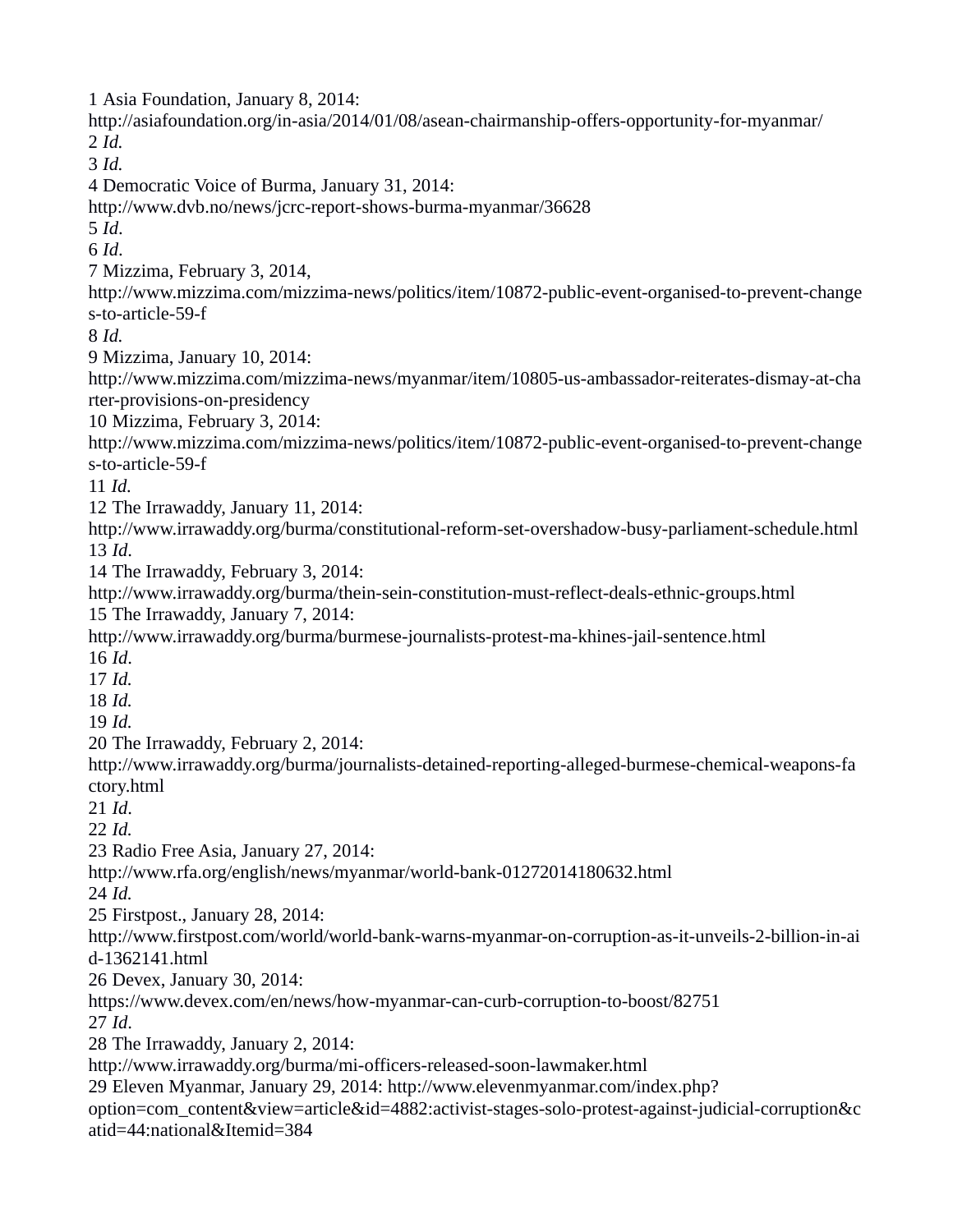30 *Id.*

31 Eleven Myanmar, January 12, 2014: http://www.elevenmyanmar.com/index.php? option=com\_content&view=article&id=4706:ninety-percent-of-compliant-letters-highlight-corruptionof-judicial-service&catid=32:politics&Itemid=354 32 *Id*. 33 Section 16, The Unlawful Associations Act 34 The Irrawaddy, May 1, 2004: http://www2.irrawaddy.org/research\_show.php?art\_id=3534 35 Digital Journal, January 16, 2014: http://digitaljournal.com/news/world/activists-skeptical-as myanmar-gov-t-frees-political-detainees/article/366035 36 U.S. Campaign for Burma, October 3, 2013: http://uscampaignforburma.wordpress.com/2013/10/03/burmas-draft-association-law-a-government-ch okehold-on-civil-society/ 37 Burma Partnership, September 20, 2013: http://www.burmapartnership.org/wp-content/uploads/2013/09/Rule-by-Law-September-2013.pdf 38 Human Rights Watch, August 25, 2013: http://www.hrw.org/news/2013/08/25/burma-revise-or-reject-draft-association-law 39 U.S. Campaign for Burma, October 3, 2013: http://uscampaignforburma.wordpress.com/2013/10/03/burmas-draft-association-law-a-government-ch okehold-on-civil-society/ 40 Human Rights Watch, August 25, 2013: http://www.hrw.org/news/2013/08/25/burma-revise-or-reject-draft-association-law 41 U.S. Campaign for Burma, October 3, 2013: http://uscampaignforburma.wordpress.com/2013/10/03/burmas-draft-association-law-a-government-ch okehold-on-civil-society/ 42 *Id.* 43 International Crisis Group, December 13, 2013: http://www.crisisgroup.org/~/media/Files/asia/south-east-asia/burma-myanmar/b142-not-a-rubber-stam p-myanmars-legislature-in-a-time-of-transition.pdf 44 U.S. Campaign for Burma, October 3, 2013: http://uscampaignforburma.wordpress.com/2013/10/03/burmas-draft-association-law-a-government-ch okehold-on-civil-society/ 45 *Id.* 46 The Irrawaddy, October 21, 2013: http://www.irrawaddy.org/burma/csos-mps-draft-progressive-association-registration-law.html 47 International Crisis Group, December 13, 2013: http://www.crisisgroup.org/~/media/Files/asia/south-east-asia/burma-myanmar/b142-not-a-rubber-stam p-myanmars-legislature-in-a-time-of-transition.pdf 48 The Irrawaddy, October 21, 2013: http://www.irrawaddy.org/burma/csos-mps-draft-progressive-association-registration-law.html; International Crisis Group, December 13, 2013: http://www.crisisgroup.org/~/media/Files/asia/south-east-asia/burma-myanmar/b142-not-a-rubber-stam p-myanmars-legislature-in-a-time-of-transition.pdf 49 The Irrawaddy, October 21, 2013: http://www.irrawaddy.org/burma/csos-mps-draft-progressive-association-registration-law.html. 50 International Crisis Group, December 13, 2013: http://www.crisisgroup.org/~/media/Files/asia/south-east-asia/burma-myanmar/b142-not-a-rubber-stam p-myanmars-legislature-in-a-time-of-transition.pdf 51 International Center for Non-Profit Law, December 18, 2013: http://www.icnl.org/research/monitor/Myanmar.html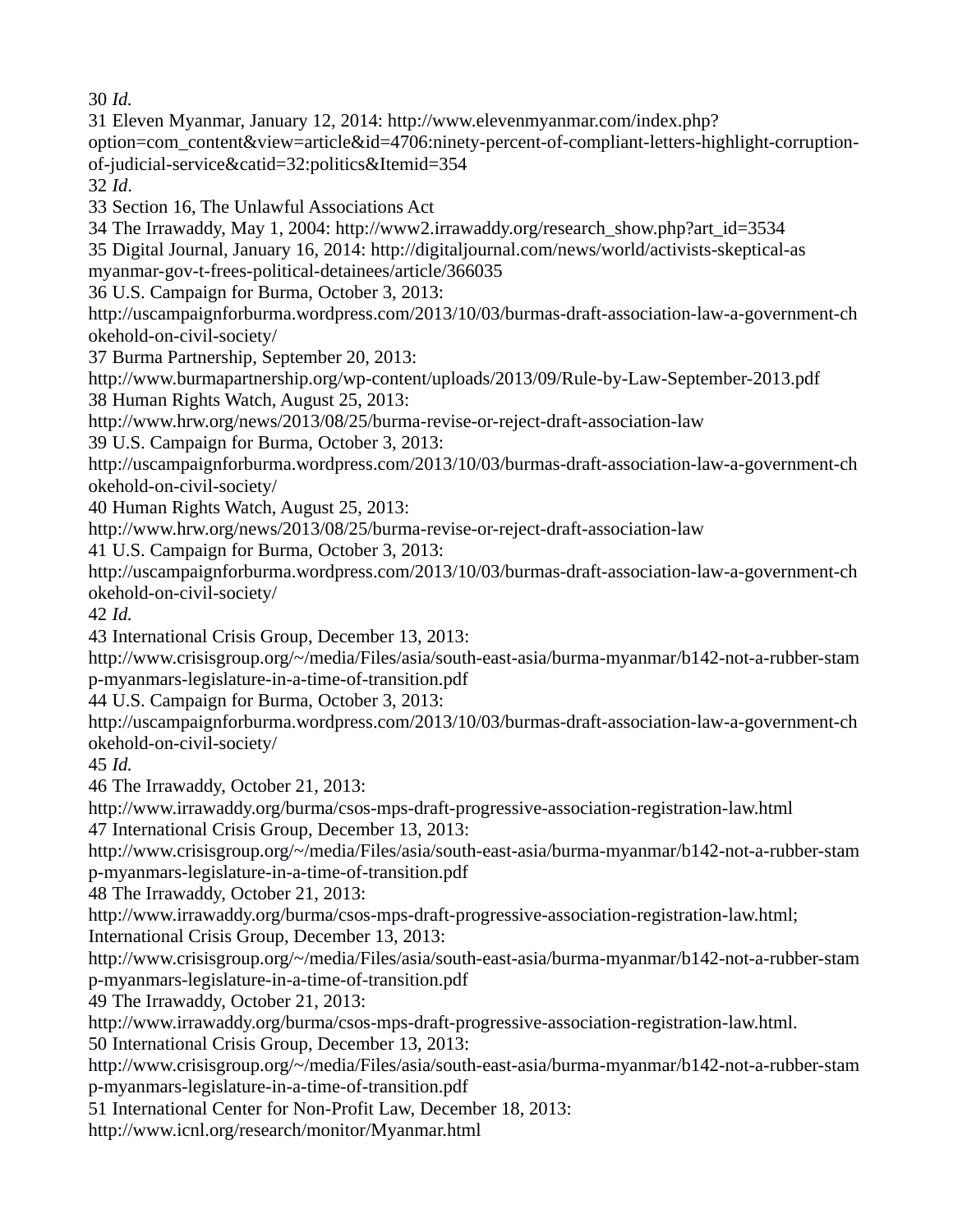International Crisis Group, December 13, 2013: http://www.crisisgroup.org/~/media/Files/asia/south-east-asia/burma-myanmar/b142-not-a-rubber-stam p-myanmars-legislature-in-a-time-of-transition.pdf *Id. Id. Id. Id.* DVB, January 14, 2014: https://www.dvb.no/news/36058-not-finished-yet-political-prisoners-burma-myanmar/36058 *Id*. Aljazeera, January 7, 2014: http://www.aljazeera.com/indepth/features/2014/01/freeing-myanmar-political-prisoners-20141612591 4314741.html *Id*. The Irrawaddy, January 21, 2014: http://www.irrawaddy.org/burma/data-project-seeks-record-stories-political-prisoners-1962-2013.html *Id*. Myanmar Times, January 12, 2013: http://www.mmtimes.com/index.php/business/9216-legal-reforms-significant-but-work-remains.html Myanmar Times, January 8, 2014: http://www.mmtimes.com/index.php/business/9204-myanmar-still-a-risky-prospect-for-investors-report .html Myanmar Times, January 12, 2013: http://www.mmtimes.com/index.php/business/9216-legal-reforms-significant-but-work-remains.html *Id*. *Id*. Myanmar Times, January 8, 2014: http://www.mmtimes.com/index.php/business/9204-myanmar-still-a-risky-prospect-for-investors-report .html *Id*. *Id*. *Id*. Myanmar Times, January 12, 2013: http://www.mmtimes.com/index.php/business/9216-legal-reforms-significant-but-work-remains.html Global Times, January 27, 2014: http://www.globaltimes.cn/content/839642.shtml *Id*. Two Circles.net, January 28, 2014: http://twocircles.net/2014jan28/myanmar\_development\_partners\_vow\_finalise\_action\_plan.html *Id*. Global Times, January 19, 2014: http://www.globaltimes.cn/content/838222.shtml *Id*. *Id*. Two Circles.net, January 7, 2014: http://twocircles.net/2014jan07/myanmar\_working\_peoplecentred\_plan\_201415.html *Id*. *Id*. *Id*. Channel News Asia, January 22, 2014: http://www.channelnewsasia.com/news/business/myanmar-aims-to-increase/963526.html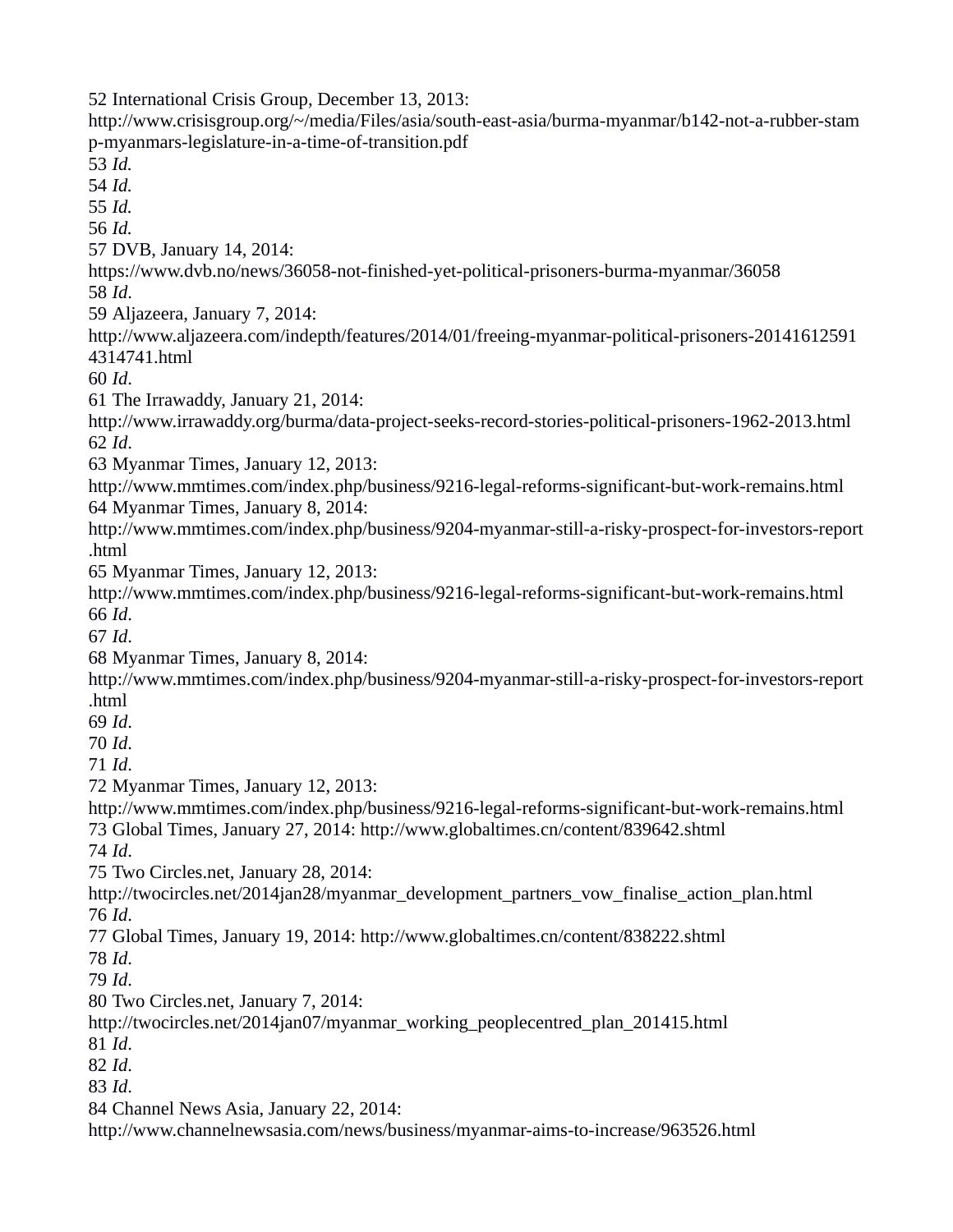*Id*. *Id*. *Id*. The Irrawaddy, January 29, 2014: http://www.irrawaddy.org/business/waiting-game-burmas-business-community-2014.html *Id*. *Id*. *Id*. *Id*. *Id*. *Id*. *Id*. The Huffington Post, January 29, 2014: http://www.huffingtonpost.com/jim-yong-kim/myanmar-a-critical-moment\_b\_4687467.html *Id*. The Daily Star, January 28, 2014: http://www.thedailystar.net/business/world-bank-warns-myanmar-on-corruption-as-it-unveils-2b-aid-87 *Id*. Reuters, January 10, 2014: http://www.reuters.com/article/2014/01/10/myanmar-telecoms-idUSL3N0KK3LN20140110 *Id*. *Id*. *Id*. *Id*. Bangkok Post, January 30, 2014: http://www.bangkokpost.com/news/asia/392370/telenor-ooredoo-hail-myanmar-telecom-licence-deal *Id*. *Id*. *Id*. *Id*. Reuters, January 10, 2014: http://www.reuters.com/article/2014/01/10/myanmar-telecoms-idUSL3N0KK3LN20140110 *Id*. *Id*. *Id*. Platts, January 29, 2014: http://www.platts.com/latest-news/natural-gas/tokyo/myanmar-to-award-offshore-blocks-in-feb-says-2 *Id*. *Id*. *Id*. *Id*. Seatrade Global, January 23, 2014: http://www.seatrade-global.com/news/asia/unithai-ventures-into-myanmar-with-new-shipping-services. html *Id*. *Id*.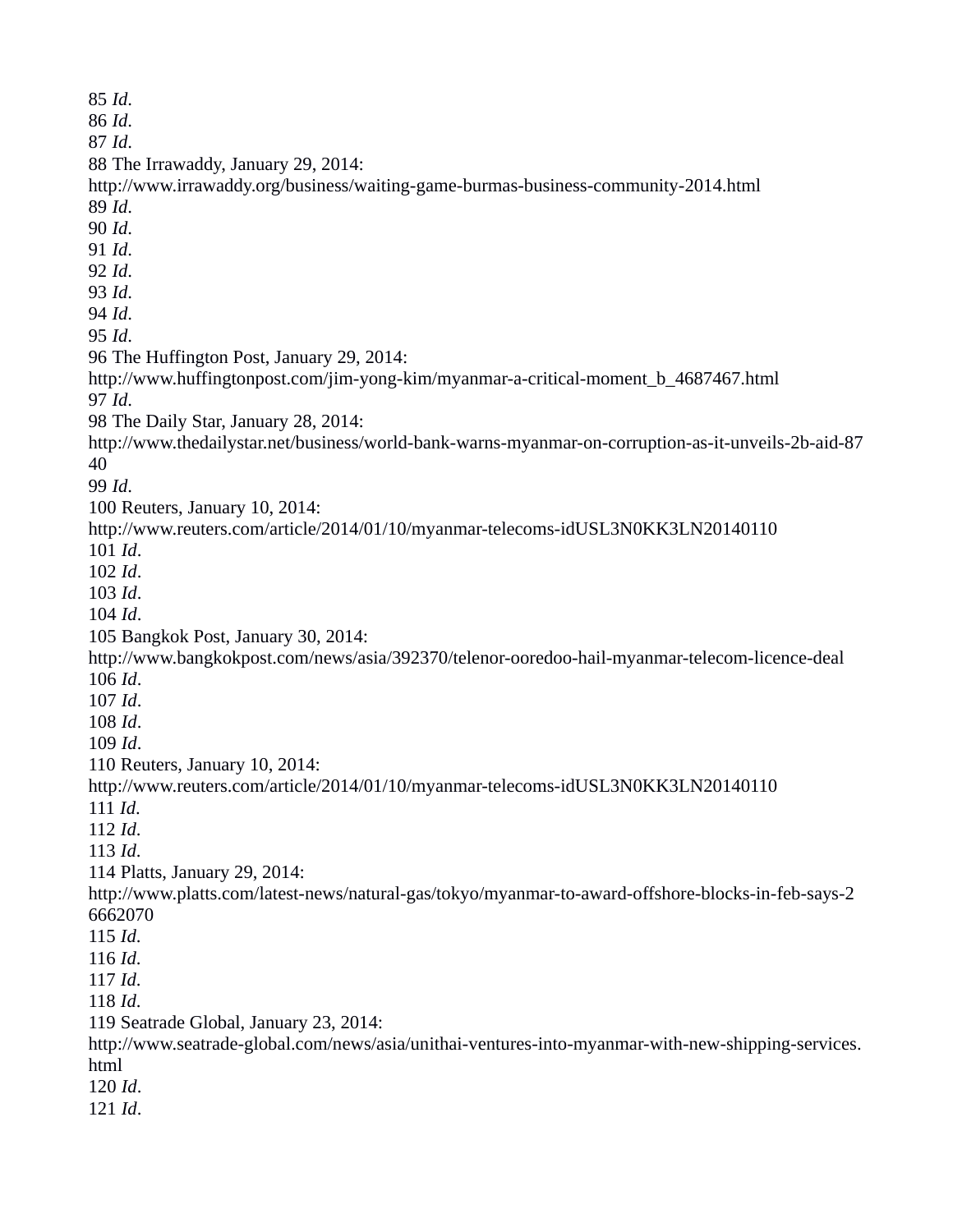Forbes, January 7, 2014:

http://www.forbes.com/sites/statoil/2014/01/07/oil-booms-in-myanmar-despite-political-challenges/ *Id*.

*Id*.

*Id*.

*Id*.

*Id*.

*Id*.

*Id*.

The Irrawaddy, January 28, 2014:

http://www.irrawaddy.org/burma/burma-defense-ministry-says-contested-land-become-homes-veterans. html

*Id*.

Radio Free Asia, December 12, 2013:

http://www.rfa.org/english/news/myanmar/migyaungkan-12122013174933.html

The Irrawaddy, January 28, 2014:

http://www.irrawaddy.org/burma/burma-defense-ministry-says-contested-land-become-homes-veterans. html

*Id*.

The Irrawaddy, January 20, 2014:

http://www.irrawaddy.org/burma/farmers-travel-Yangon-decry-land-seizures-trespassing-charges.html *Id*.

Myanmar Times, December 8, 2013:

http://www.mmtimes.com/index.php/national-news/8975-farmers-reclaim-land-confiscated-by-military. html; *see also* Myanmar Times, December 8, 2013:

http://www.mmtimes.com/index.php/national-news/8975-farmers-reclaim-land-confiscated-by-military. html

The Irrawaddy, January 22, 2014:

http://www.irrawaddy.org/burma/govt-recognizing-scale-land-grabs-burma-lawmakers.html

*Id*.

*Id*.

Myanmar Times, February 3, 2014:

http://www.mmtimes.com/index.php/national-news/yangon/9365-tension-rises-over-land-disputes.html *Id*.

The Irrawaddy, January 20, 2014:

http://www.irrawaddy.org/burma/conference-burmas-ethnic-armed-groups-begins-karen-territory.html Radio Free Asia, January 21, 2014:

http://www.rfa.org/english/news/myanmar/ethnic-01212014172636.html/.

 The Irrawaddy, January 24, 2014: http://www.irrawaddy.org/burma/ethnic-rebels-move-closer-ceasefire-strings-attached.html The Irrawaddy, January 20, 2014:

http://www.irrawaddy.org/burma/conference-burmas-ethnic-armed-groups-begins-karen-territory.html Radio Free Asia, January 29, 2014:

http://www.rfa.org/english/news/myanmar/uwsa-01292014180937.html/

The Irrawaddy, January 16, 2014: http://www.irrawaddy.org/burma/burma-govt-requests-7m-peace-process.html

The Irrawaddy, January 29, 2014:

http://www.irrawaddy.org/burma/soldier-accused-rape-attempt-mon-state.html

The Irrawaddy, January 7, 2014:

http://www.irrawaddy.org/burma/burma-military-investigates-alleged-rape-13-year-old-girl.html